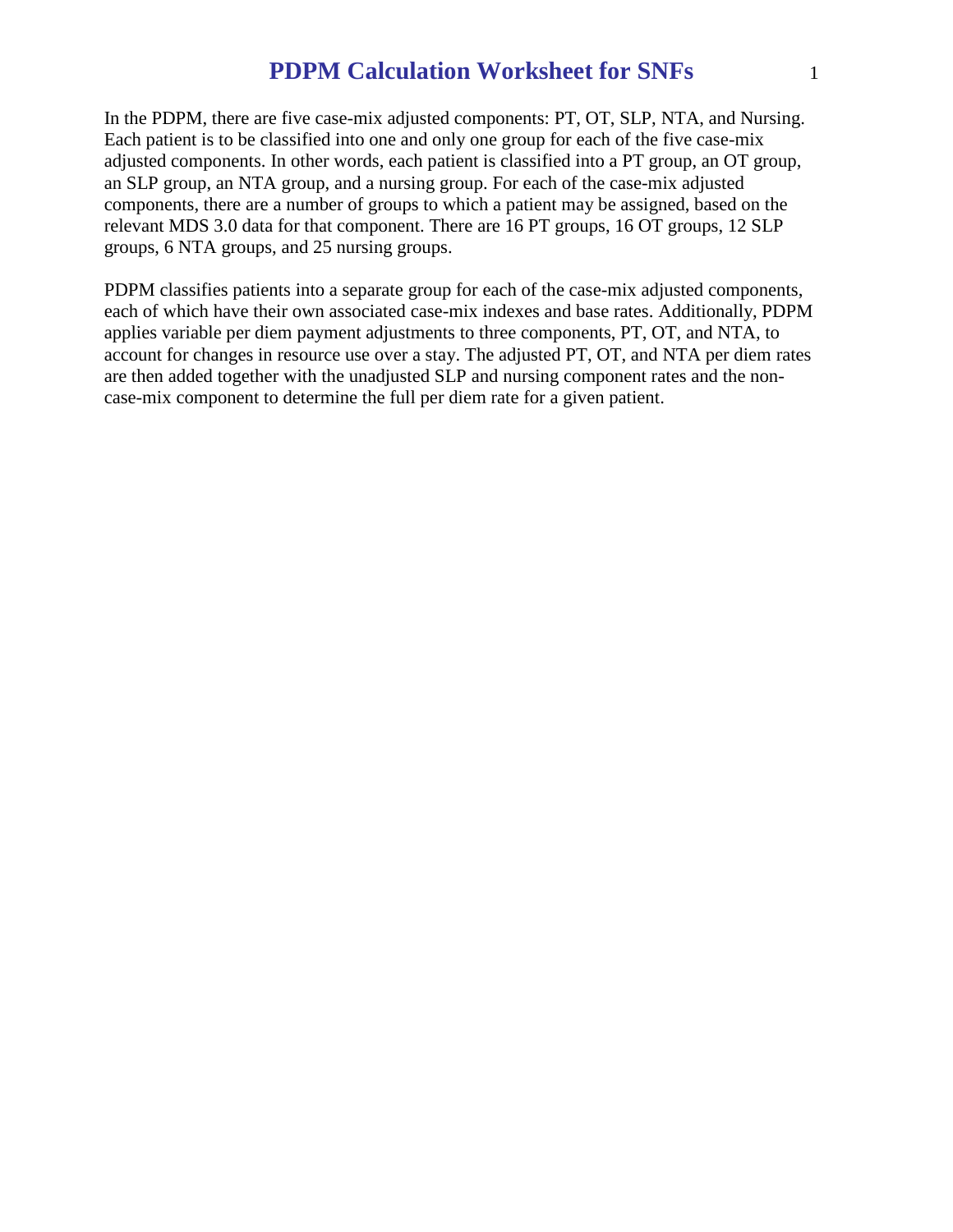# **Calculation of PDPM Cognitive Level**

The PDPM cognitive level is utilized in the SLP payment component of PDPM. One of four PDPM cognitive performance levels is assigned based on the Brief Interview for Mental Status (BIMS) or the Staff Assessment for Mental Status for the PDPM cognitive level. If neither the BIMS nor the staff assessment for the PDPM cognitive level is complete, then the PDPM cognitive level cannot be assigned and the PDPM case mix group cannot be determined.

### **STEP #1**

Determine the patient's BIMS Summary Score on the MDS 3.0 based on the patient interview. Instructions for completing the BIMS are in Chapter 3, Section C. The BIMS involves the following items:

C0200 Repetition of three words

C0300 Temporal orientation

C0400 Recall

Item C0500 provides a BIMS Summary Score that ranges from 00 to 15. If the patient interview is not successful, then the BIMS Summary Score will equal 99.

Calculate the patient's PDPM cognitive level using the following mapping:

| <b>PDPM Cognitive Level</b> | <b>BIMS</b><br>Score |
|-----------------------------|----------------------|
| Cognitively Intact          | $13 - 15$            |
| Mildly Impaired             | $8 - 12$             |
| Moderately Impaired         | $0 - 7$              |
| Severely Impaired           |                      |

*Table 1: Calculation of PDPM Level from BIMS* 

#### **PDPM Cognitive Level:**

If the patient's Summary Score is 99 (patient interview not successful) or the Summary Score is blank (patient interview not attempted and skipped) or the Summary Score has a dash value (not assessed), then proceed to Step #2 to use the Staff Assessment for Mental Status for the PDPM cognitive level.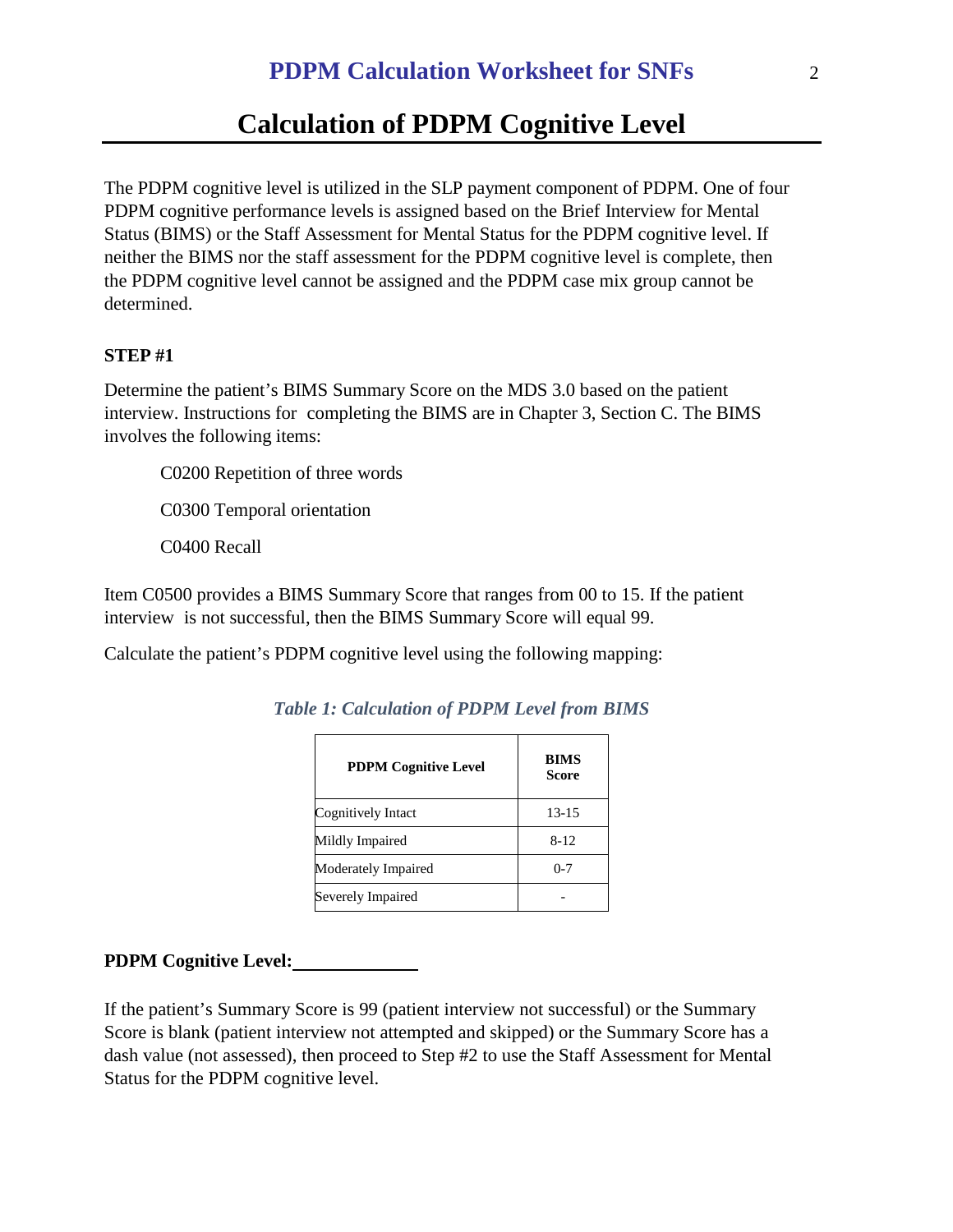#### **STEP #2**

If the patient's Summary Score is 99 or the Summary Score is blank or has a dash value, then determine the patient's cognitive status based on the Staff Assessment for Mental Status for the PDPM cognitive level using the following steps:

A) The patient classifies as severely impaired if one of following conditions exist:

- a. Comatose  $(B0100 = 1)$  and completely dependent or activity did not occur at admission (GG0130A1, GG0130C1, GG0170B1, GG0170C1, GG0170D1, GG0170E1, and GG0170F1, all equal 01, 09, or 88).
- b. Severely impaired cognitive skills for daily decision making  $(C1000 = 3)$ .
- B) If the patient is not severely impaired based on Step A, then determine the patient's Basic Impairment Count and Severe Impairment Count.

For each of the conditions below that applies, add one to the Basic Impairment Count.

- a. In Cognitive Skills for Daily Decision Making, the patient has modified independence or is moderately impaired  $(C1000 = 1$  or 2).
- b. In Makes Self Understood, the patient is usually understood, sometimes understood, or rarely/never understood  $(B0700 = 1, 2, or 3)$ .
- c. Based on the Staff Assessment for Mental Status, patient has memory problem  $(C0700 = 1)$ .

Sum a., b., and c. to get the Basic Impairment Count: \_\_\_\_\_

For each of the conditions below that applies, add one to the Severe Impairment Count.

- a. In Cognitive Skills for Daily Decision Making, patient is moderately impaired  $(C1000 = 2)$ .
- b. In Makes Self Understood, patient is sometimes understood or rarely/never understood (B0700 = 2 or 3).

Sum a. and b. to get the Severe Impairment Count: \_\_\_\_

- C) The patient classifies as moderately impaired if the Severe Impairment Count is 1 or 2 and the Basic Impairment Count is 2 or 3.
- D) The patient classifies as mildly impaired if the Basic Impairment Count is 1 and the Severe Impairment Count is 0, 1, or 2, or if the Basic Impairment Count is 2 or 3 and the Severe Impairment Count is 0.
- E) The patient classifies as cognitively intact if both the Severe Impairment Count and Basic Impairment Count are 0.

#### **PDPM Cognitive Level:**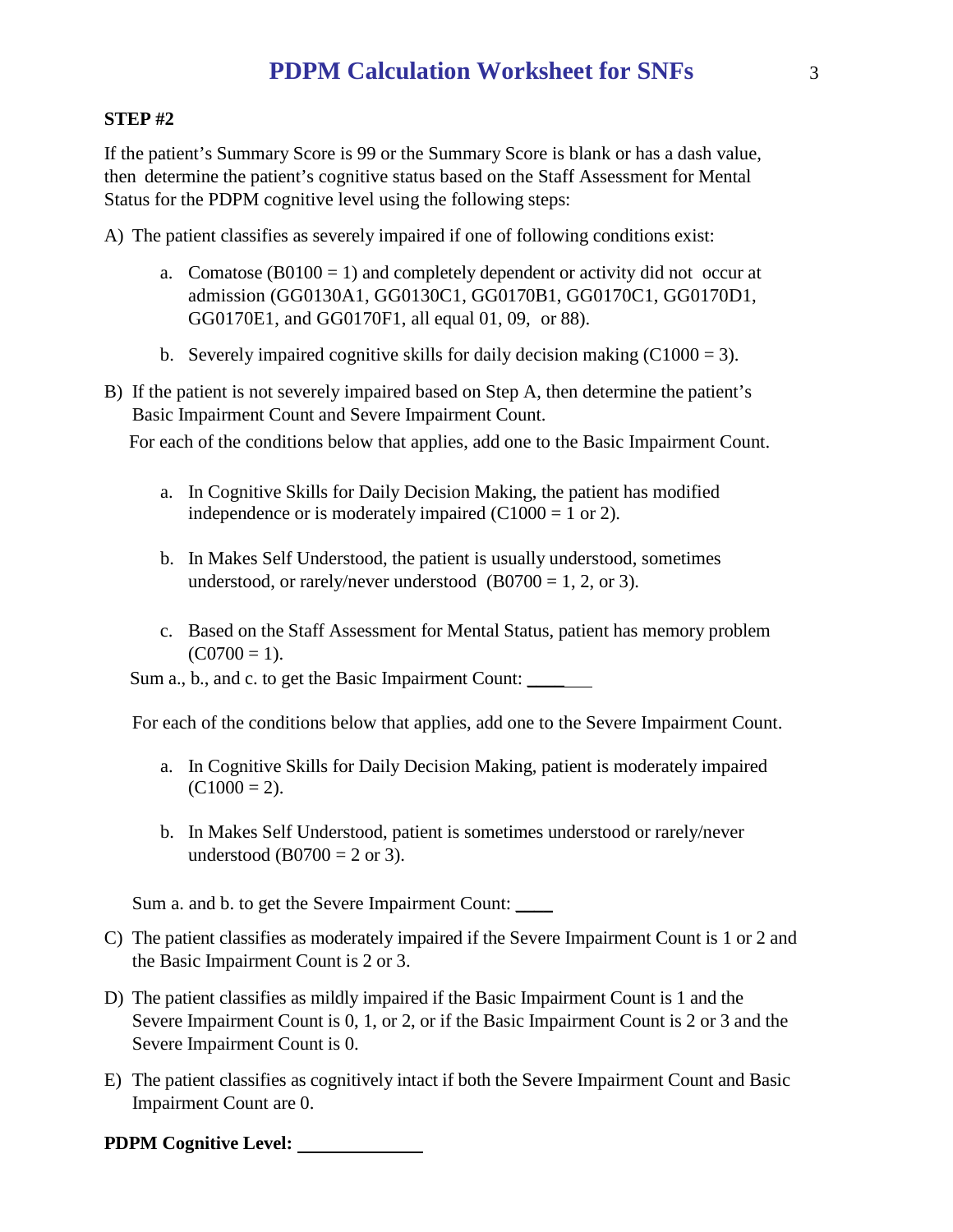## **STEP #1**

Determine the patient's primary diagnosis clinical category using the ICD-10-CM code recorded in MDS item I0020B. To do so, refer to the PDPM Clinical Categories to ICD-10 Diagnosis Codes mapping (available at [www.cms.gov/Medicare/Medicare-Fee-for-Service-](http://www.cms.gov/Medicare/Medicare-Fee-for-Service-Payment/SNFPPS/PDPM.html)[Payment/SNFPPS/PDPM.html\)](http://www.cms.gov/Medicare/Medicare-Fee-for-Service-Payment/SNFPPS/PDPM.html), which maps a patient's primary diagnosis as recorded in MDS item I0020B to the 10 PDPM primary diagnosis clinical categories.

I0020B diagnosis:

Default primary diagnosis clinical category:

Some ICD-10-CM codes can map to a different clinical category from the default depending on a patient's prior inpatient procedure history. For these codes, a patient may be categorized into a surgical clinical category if the patient received a surgical procedure during the prior inpatient stay that relates to the primary reason for the Part A SNF stay as indicated by item J2100. If the PDPM clinical category mapping indicates that the patient's primary diagnosis code is eligible for one of the two orthopedic surgery categories (major joint replacement or spinal surgery, and orthopedic surgery (except major joint replacement or spinal surgery)) then proceed to Step 1A; if eligible for the non-orthopedic surgery category, then proceed to Step 1C. Otherwise, proceed to Step 1D to finalize the primary diagnosis clinical category assignment.

## **STEP #1A**

Determine whether the patient received a major joint replacement or spinal surgery during the prior inpatient stay using item J2100. If any of the procedures indicated in items J2300, J2310, J2320, J2330, J2400, J2410, or J2420 was performed during the prior inpatient stay, then the patient is categorized into the major joint replacement or spinal surgery clinical category. If none of these procedures was performed, the patient did not receive major joint replacement or spinal surgery during the prior inpatient stay for purposes of determining the PDPM classification.

Patient eligible for Surgical Clinical Category and Received Major Joint Replacement or Spinal Surgery? (Yes/No)

If the patient received Major Joint Replacement or Spinal Surgery, then the primary diagnosis clinical category is Major Joint Replacement or Spinal Surgery. Proceed to Step 1D to finalize the primary diagnosis clinical category assignment. Otherwise, proceed to Step 1B.

## **STEP #1B**

Determine whether the patient received orthopedic surgery (except major joint replacement or spinal surgery) during the prior inpatient stay using item J2100. If any of the procedures indicated in items J2500, J2510, J2520, or J2530 was performed during the prior inpatient stay, then the patient is categorized into the Orthopedic Surgery (Except Major Joint Replacement or Spinal Surgery) clinical category. If none of these procedures was performed, the patient did not receive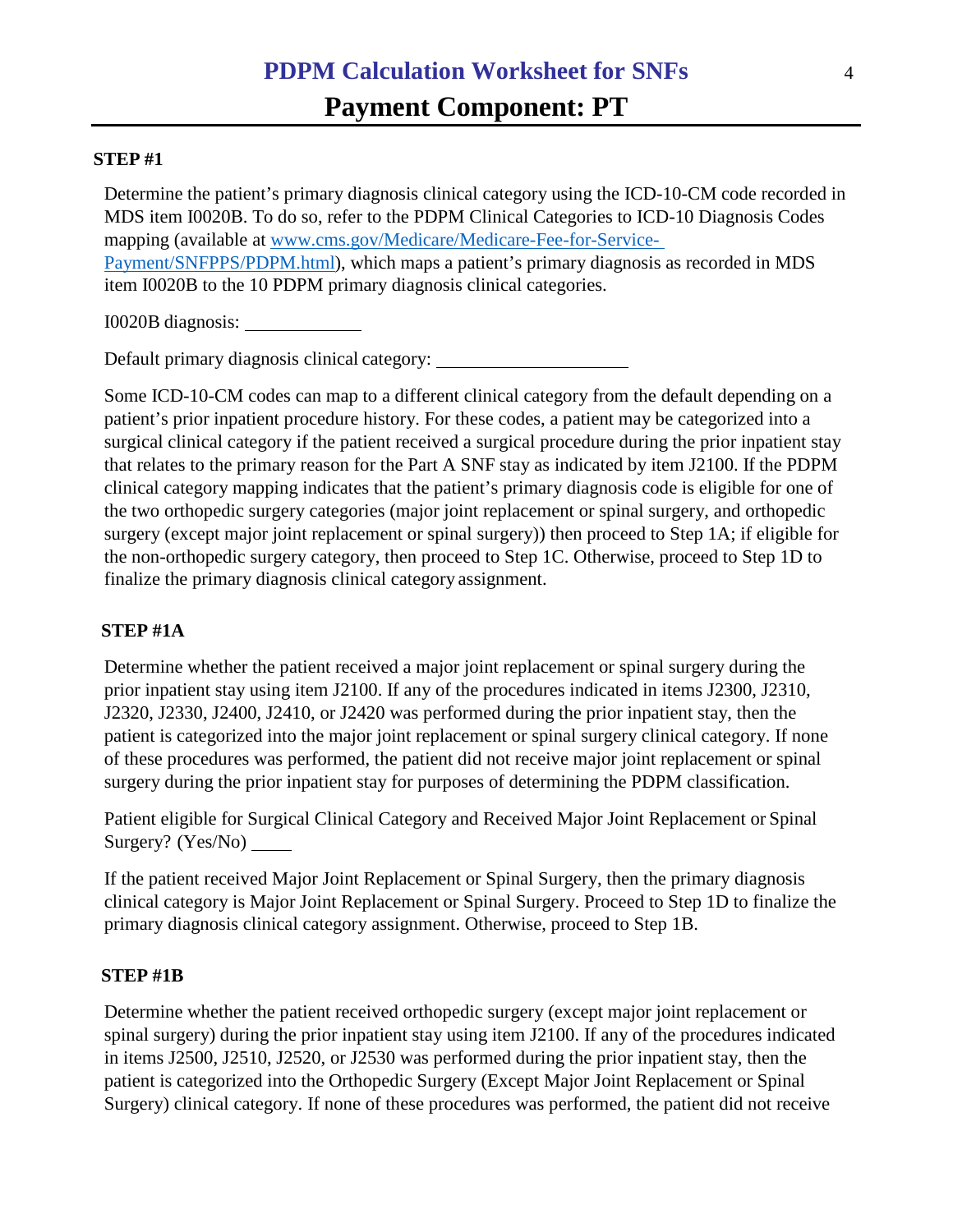orthopedic surgery (except major joint replacement or spinal surgery) during the prior inpatient stay for purposes of determining the PDPM classification.

Patient Eligible for Surgical Clinical Category and Received Orthopedic Surgery (Except Major Joint Replacement or Spinal Surgery)? (Yes/No)

If the patient received Orthopedic Surgery (Except Major Joint Replacement or Spinal Surgery), then the primary diagnosis clinical category is Orthopedic Surgery (Except Major Joint Replacement or Spinal Surgery). Otherwise, the patient stays in the default primary diagnosis clinical category in Step 1. Proceed to Step 1D to finalize the primary diagnosis clinical category assignment.

# **STEP #1C**

Determine whether the patient received a significant non-orthopedic surgical procedure during the prior inpatient stay using item J2100. If any of the procedures indicated in items J2600, J2610, J2620, J2700, J2710, J2800, J2810, J2900, J2910, J2920, J2930, or J2940 was performed during the prior inpatient stay, then the patient is categorized into the non-orthopedic surgery clinical category. If none of these procedures was performed, the patient did not receive a significant nonorthopedic surgical procedure during the prior inpatient stay for purposes of determining the PDPM classification.

Patient Eligible for Surgical Clinical Category and received significant Non-Orthopedic Surgical Procedure? (Yes/No)

If the patient received a significant Non-Orthopedic Surgical Procedure, then the primary diagnosis clinical category is Non-Orthopedic Surgery. Otherwise, the patient stays in the default primary diagnosis clinical category in Step 1. Proceed to Step 1D to finalize the primary diagnosis clinical category assignment.

## **STEP #1D**

To finalize the primary diagnosis clinical category assignment, if the patient is not eligible for a different clinical category from the default, then select the default clinical category assigned to the primary diagnosis as recorded in MDS item I0020B in Step 1. If the patient is eligible for a different clinical category from the default, select the eligible surgical clinical category as determined in Steps 1A, 1B, or 1C.

Primary diagnosis clinical category:

## **STEP #2**

Next, determine the patient's PT clinical category based on the mapping shown below.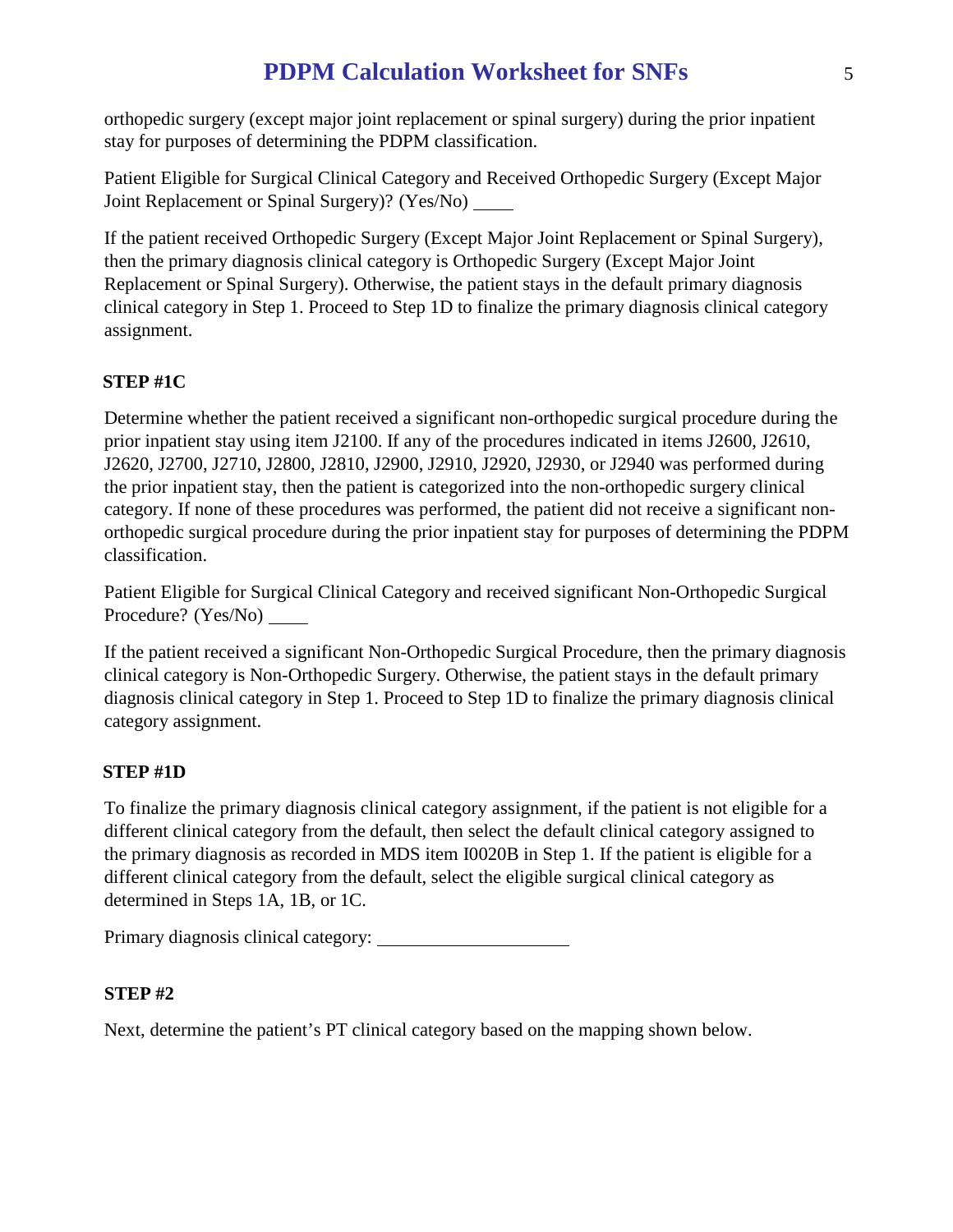| <b>Primary Diagnosis Clinical Category</b>                                | <b>PT Clinical Category</b>               |
|---------------------------------------------------------------------------|-------------------------------------------|
| Major Joint Replacement or Spinal Surgery                                 | Major Joint Replacement or Spinal Surgery |
| Orthopedic Surgery (Except Major Joint)<br>Replacement or Spinal Surgery) | Other Orthopedic                          |
| Non-Orthopedic Surgery                                                    | Non-Orthopedic Surgery                    |
| Acute Infections                                                          | <b>Medical Management</b>                 |
| Cardiovascular and Coagulations                                           | <b>Medical Management</b>                 |
| Pulmonary                                                                 | <b>Medical Management</b>                 |
| Non-Surgical Orthopedic/Musculoskeletal                                   | Other Orthopedic                          |
| Acute Neurologic                                                          | Acute Neurologic                          |
| Cancer                                                                    | <b>Medical Management</b>                 |
| <b>Medical Management</b>                                                 | <b>Medical Management</b>                 |

*Table 2: PT Clinical Category*

PT Clinical Category:

#### **STEP #3**

Calculate the patient's Function Score for PT payment. Use the following table to determine the Function Score for Eating Admission Performance (GG0130A1), Oral Hygiene Admission Performance (GG0130B1), Toileting Hygiene Admission Performance (GG0130C1), Sit to Lying Admission Performance (GG0170B1), Lying to Sitting on Side of Bed Admission Performance (GG0170C1), Sit to Stand Admission Performance (GG0170D1), Chair/Bed-to-Chair Transfer Admission Performance (GG0170E1), and Toilet Transfer Admission Performance (GG0170F1).

It should be noted that, in the case of an IPA, the items used for calculation of the patient's PDPM functional score are the Interim Performance items (GG0XXXX5), rather than the Admission Performance items (GG0XXXX1). For example, rather than GG0130B1, which is used on the 5-day to assess the patient's Oral Hygiene Admission Performance, the IPA uses item GG0130B5 in order to measure the patient's Oral Hygiene Interim Performance.

Determine if the patient can walk using item GG0170I1. If the patient cannot walk 10 feet (GG0170I1=07, 09, 10, or 88), then the Function Score for Walk 50 Feet with Two Turns (GG0170J1) and Walk 150 Feet (GG0170K1) is 0. If the patient can walk (GG0170I1=06, 05, 04, 03, 02, 01), then determine the Function Score for Walk 50 Feet with Two Turns (GG0170J1) and Walk 150 Feet (GG0170K1) using the following table.

| <b>Admission or Interim</b><br>Performance (Column 1)<br>or $5 =$ | <b>Function Score =</b> |
|-------------------------------------------------------------------|-------------------------|
| 05, 06                                                            |                         |
| 04                                                                | 3                       |
| 03                                                                | 2                       |
| 02                                                                |                         |
| 01, 07, 09, 10, 88,<br>missing                                    |                         |

|  | <b>Table 2: Function Score for PT Payment</b> |  |  |  |
|--|-----------------------------------------------|--|--|--|
|--|-----------------------------------------------|--|--|--|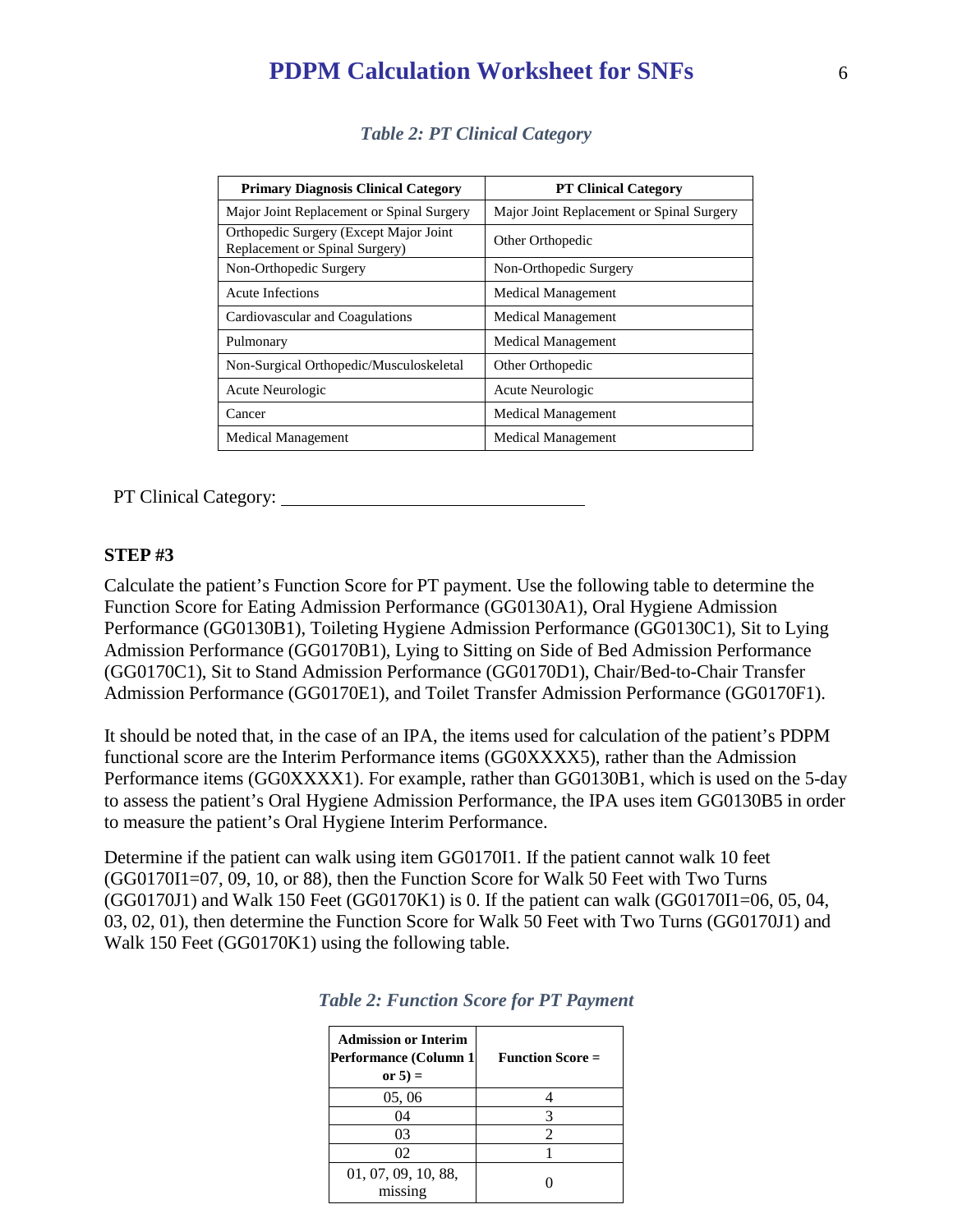Enter the Function Score for each item:

Eating

Eating Function Score:

Oral Hygiene

Oral Hygiene Function Score:

Toileting Hygiene

Toileting Hygiene Function Score:

Bed Mobility

Sit to Lying Function Score:

Lying to Sitting on Side of Bed Function Score:

#### Transfer

Sit to Stand Function Score:

Chair/Bed-to-Chair Function Score:

Toilet Transfer Function Score:

#### Walking

Walk 50 Feet with Two Turns Function Score:

Walk 150 Feet Function Score: \_\_\_\_

The next step is to calculate the average function scores for the two bed mobility items, the three transfer items, and the two walking items as follows. For the Average Bed Mobility Function Score, calculate the sum of the Function Scores for Sit to Lying and Lying to Sitting on Side of Bed and divide this sum by 2. For the Average Transfer Function Score, calculate the sum of the Function Scores for Sit to Stand, Chair/Bed-to-Chair, and Toilet Transfer, and divide this sum by 3. For the Average Walking Function Score, calculate the sum of the Function Scores for Walk 50 Feet with Two Turns and Walk 150 Feet, and divide this sum by 2. Enter the Average Bed Mobility, Average Transfer Function, and Average Walking Function Scores below.

Average Bed Mobility Function Score:

Average Transfer Function Score:

Average Walking Function Score:

Calculate the sum of the following Function Scores: Eating Function Score, Oral Hygiene Function Score, Toileting Hygiene Function Score, Average Bed Mobility Function Score, Average Transfer Function Score, and Average Walking Function Score. Finally, round this sum to the nearest integer. This is the **PDPM Function Score for PT Payment**. The PDPM Function Score for PT Payment ranges from 0 through 24.

#### **PT FUNCTION SCORE**: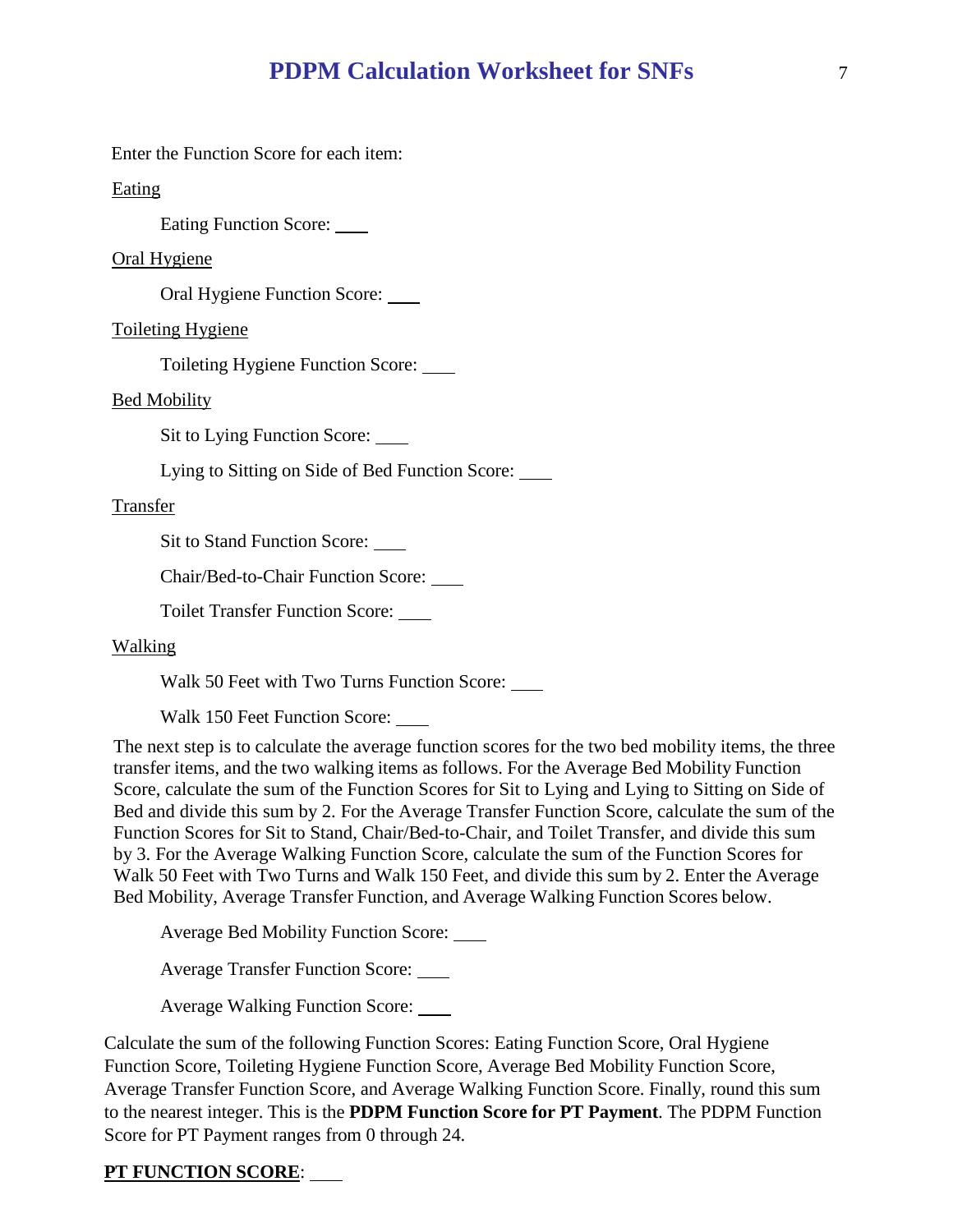# **STEP #4**

Using the responses from Steps 2 and 3 above, determine the patient's PT group using the table below.

| <b>Clinical Category</b>                    | <b>Section GG Function</b><br><b>Score</b> | <b>PT Case-Mix Group</b> |
|---------------------------------------------|--------------------------------------------|--------------------------|
| Major Joint Replacement or Spinal Surgery   | $0 - 5$                                    | <b>TA</b>                |
| Major Joint Replacement or Spinal Surgery   | $6-9$                                      | <b>TB</b>                |
| Major Joint Replacement or Spinal Surgery   | $10-23$                                    | TC                       |
| Major Joint Replacement or Spinal Surgery   | 24                                         | TD                       |
| Other Orthopedic                            | $0-5$                                      | TE                       |
| Other Orthopedic                            | $6-9$                                      | TF                       |
| Other Orthopedic                            | $10-23$                                    | <b>TG</b>                |
| Other Orthopedic                            | 24                                         | <b>TH</b>                |
| <b>Medical Management</b>                   | $0 - 5$                                    | TI                       |
| Medical Management                          | $6-9$                                      | TJ                       |
| <b>Medical Management</b>                   | $10-23$                                    | TK                       |
| <b>Medical Management</b>                   | 24                                         | TL                       |
| Non-Orthopedic Surgery and Acute Neurologic | $0-5$                                      | <b>TM</b>                |
| Non-Orthopedic Surgery and Acute Neurologic | $6-9$                                      | <b>TN</b>                |
| Non-Orthopedic Surgery and Acute Neurologic | $10-23$                                    | T <sub>O</sub>           |
| Non-Orthopedic Surgery and Acute Neurologic | 24                                         | TP                       |

# *Table 3: PT Case-Mix Groups*

**PDPM PT Classification:**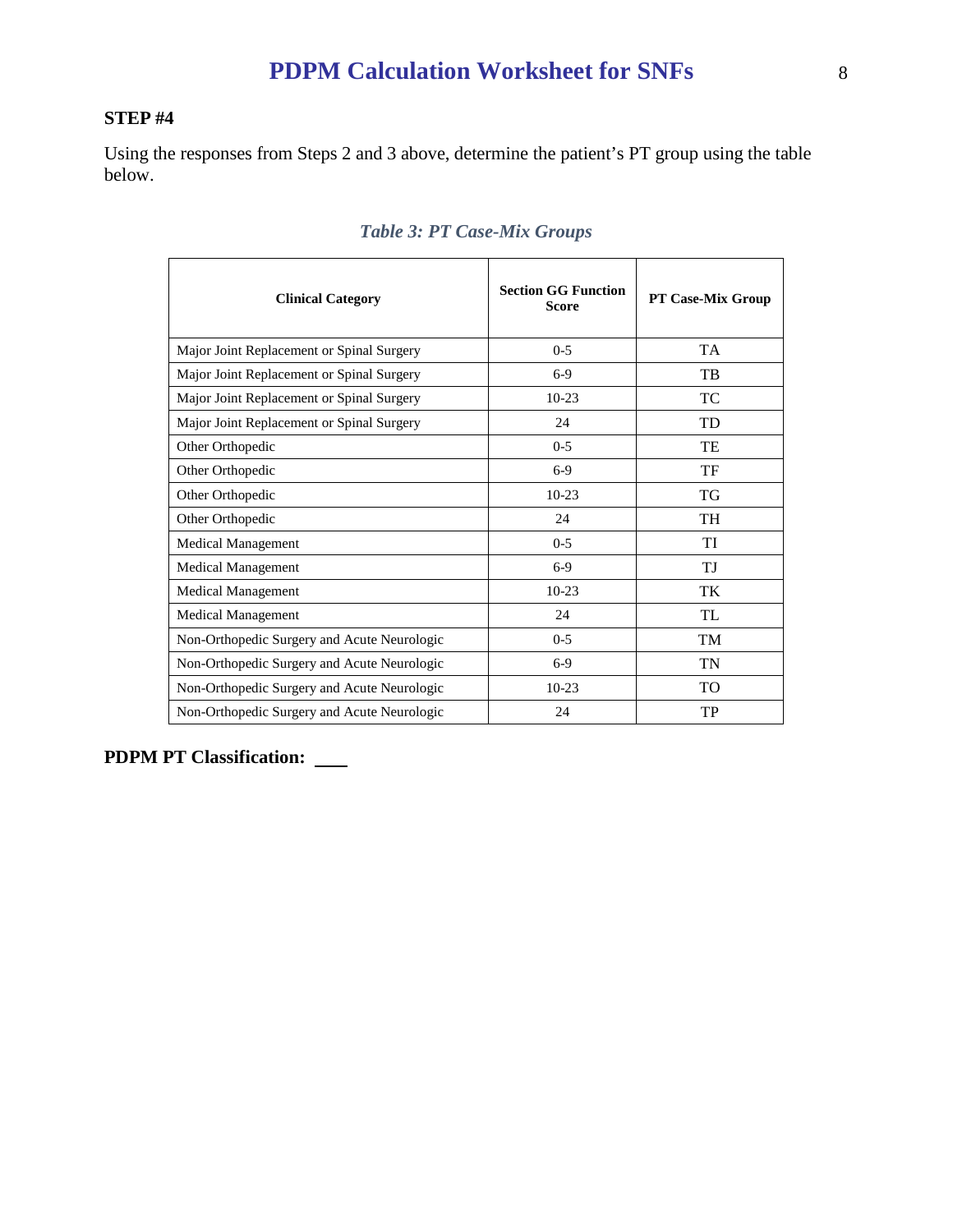**\*NOTE: The steps for calculating the patient's PDPM classification for the OT component follows the same logic as is used for the patient's PDPM classification for the PT component, described above.**

## **STEP #1**

Determine the patient's primary diagnosis clinical category using the ICD-10-CM code recorded in MDS item I0020B. To do so, refer to the PDPM Clinical Categories to ICD-10 Diagnosis Codes mapping (available at [www.cms.gov/Medicare/Medicare-Fee-for-Service-](http://www.cms.gov/Medicare/Medicare-Fee-for-Service-Payment/SNFPPS/PDPM.html)[Payment/SNFPPS/PDPM.html\)](http://www.cms.gov/Medicare/Medicare-Fee-for-Service-Payment/SNFPPS/PDPM.html), which maps a patient's primary diagnosis as recorded in MDS item I0020B to the 10 PDPM primary diagnosis clinical categories.

I0020B diagnosis:

Default primary diagnosis clinical category:

Some ICD-10-CM codes can map to a different clinical category from the default depending on a patient's prior inpatient procedure history. For these codes, a patient may be categorized into a surgical clinical category if the patient received a surgical procedure during the prior inpatient stay that relates to the primary reason for the Part A SNF stay as indicated by item J2100. If the PDPM clinical category mapping indicates that the patient's primary diagnosis code is eligible for one of the two orthopedic surgery categories (major joint replacement or spinal surgery, and orthopedic surgery (except major joint replacement or spinal surgery)) then proceed to Step 1A; if eligible for the non-orthopedic surgery category, then proceed to Step 1C. Otherwise, proceed to Step 1D to finalize the primary diagnosis clinical category assignment.

## **STEP #1A**

Determine whether the patient received a major joint replacement or spinal surgery during the prior inpatient stay using item J2100. If any of the procedures indicated in items J2300, J2310, J2320, J2330, J2400, J2410, or J2420 was performed during the prior inpatient stay, then the patient is categorized into the major joint replacement or spinal surgery clinical category. If none of these procedures was performed, the patient did not receive major joint replacement or spinal surgery during the prior inpatient stay for purposes of determining the PDPM classification.

Patient eligible for Surgical Clinical Category and Received Major Joint Replacement or Spinal Surgery? (Yes/No)

If the patient received Major Joint Replacement or Spinal Surgery, then the primary diagnosis clinical category is Major Joint Replacement or Spinal Surgery. Proceed to Step 1D to finalize the primary diagnosis clinical category assignment. Otherwise, proceed to Step 1B.

## **STEP #1B**

Determine whether the patient received orthopedic surgery (except major joint replacement or spinal surgery) during the prior inpatient stay using item J2100. If any of the procedures indicated in items J2500, J2510, J2520, or J2530 was performed during the prior inpatient stay, then the patient is categorized into the Orthopedic Surgery (Except Major Joint Replacement or Spinal Surgery) clinical category. If none of these procedures was performed, the patient did not receive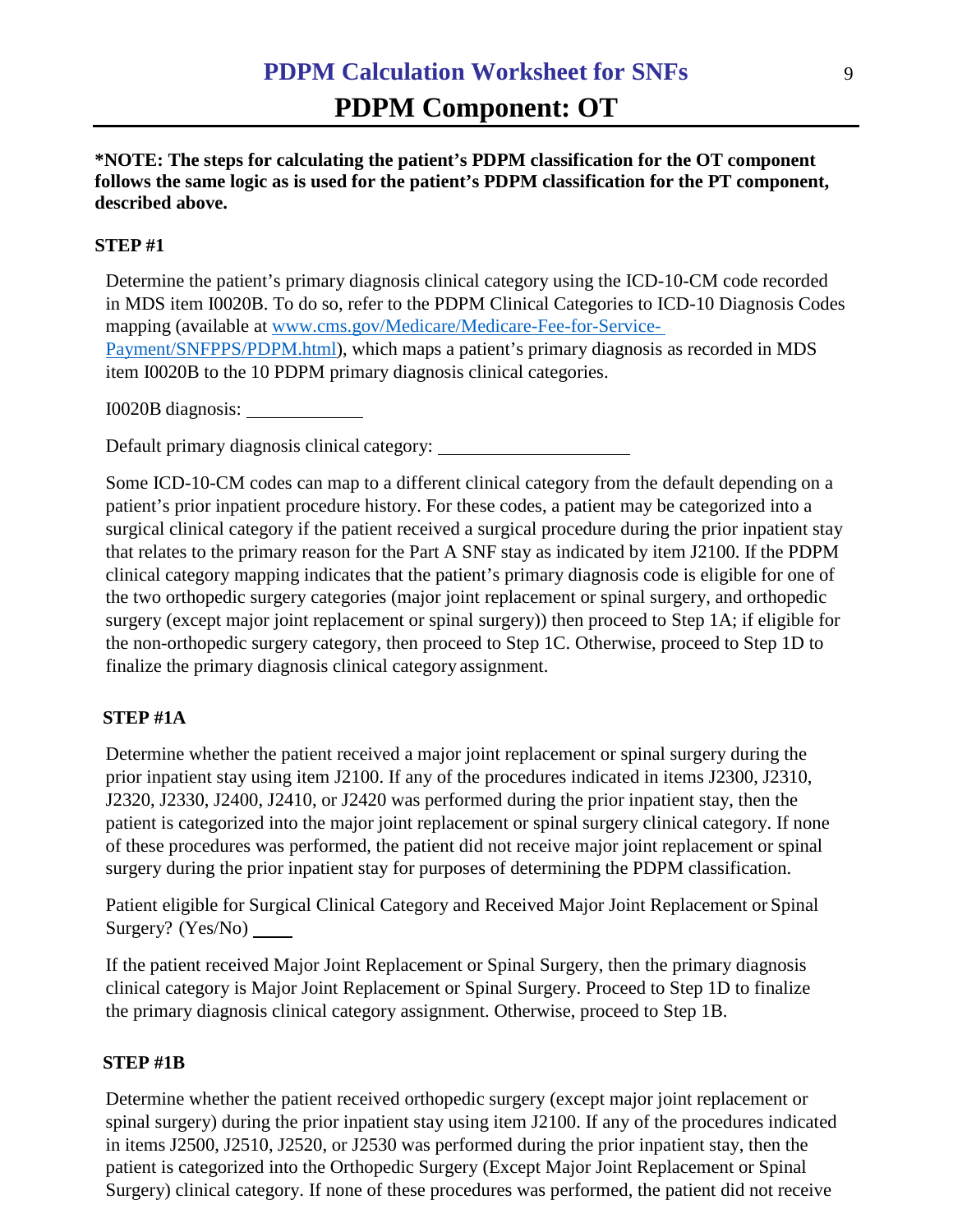orthopedic surgery (except major joint replacement or spinal surgery) during the prior inpatient stay for purposes of determining the PDPM classification.

Patient Eligible for Surgical Clinical Category and Received Orthopedic Surgery (Except Major Joint Replacement or Spinal Surgery)? (Yes/No)

If the patient received Orthopedic Surgery (Except Major Joint Replacement or Spinal Surgery), then the primary diagnosis clinical category is Orthopedic Surgery (Except Major Joint Replacement or Spinal Surgery). Otherwise, the patient stays in the default primary diagnosis clinical category in Step 1. Proceed to Step 1D to finalize the primary diagnosis clinical category assignment.

# **STEP #1C**

Determine whether the patient received a significant non-orthopedic surgical procedure during the prior inpatient stay using item J2100. If any of the procedures indicated in items J2600, J2610, J2620, J2700, J2710, J2800, J2810, J2900, J2910, J2920, J2930, or J2940 was performed during the prior inpatient stay, then the patient is categorized into the non-orthopedic surgery clinical category. If none of these procedures was performed, the patient did not receive a significant nonorthopedic surgical procedure during the prior inpatient stay for purposes of determining the PDPM classification.

Patient Eligible for Surgical Clinical Category and received significant Non-Orthopedic Surgical Procedure? (Yes/No)

If the patient received a significant Non-Orthopedic Surgical Procedure, then the primary diagnosis clinical category is Non-Orthopedic Surgery. Otherwise, the patient stays in the default primary diagnosis clinical category in Step 1. Proceed to Step 1D to finalize the primary diagnosis clinical category assignment.

# **STEP #1D**

To finalize the primary diagnosis clinical category assignment, if the patient is not eligible for a different clinical category from the default, then select the default clinical category assigned to the primary diagnosis as recorded in MDS item I0020B in Step 1. If the patient is eligible for a different clinical category from the default, select the eligible surgical clinical category as determined in Steps 1A, 1B, or 1C.

Primary diagnosis clinical category:

# **STEP #2**

Next, determine the patient's OT clinical category based on the mapping shown below.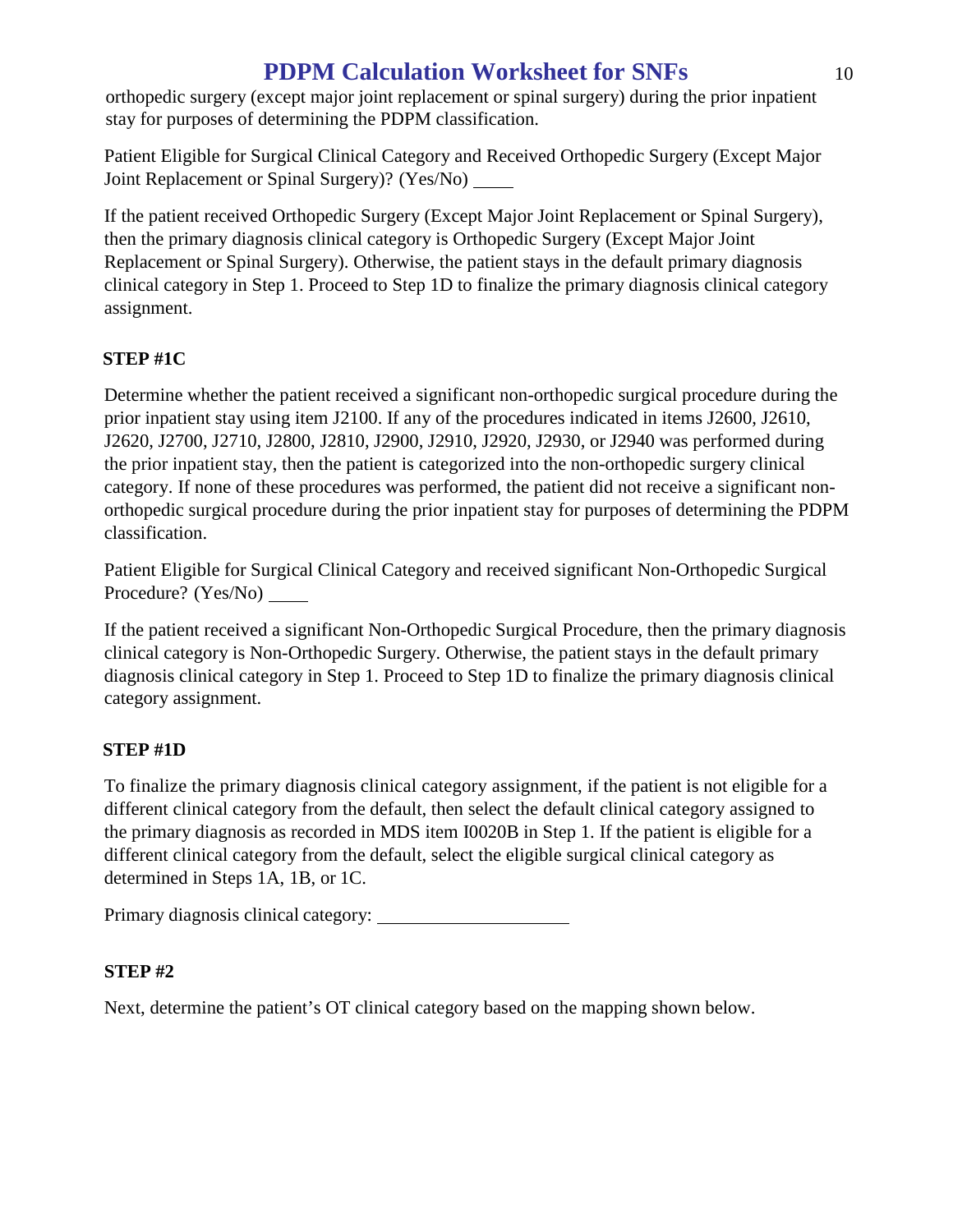| <b>Primary Diagnosis Clinical Category</b>                                | <b>OT Clinical Category</b>               |
|---------------------------------------------------------------------------|-------------------------------------------|
| Major Joint Replacement or Spinal Surgery                                 | Major Joint Replacement or Spinal Surgery |
| Orthopedic Surgery (Except Major Joint)<br>Replacement or Spinal Surgery) | Other Orthopedic                          |
| Non-Orthopedic Surgery                                                    | Non-Orthopedic Surgery                    |
| Acute Infections                                                          | <b>Medical Management</b>                 |
| Cardiovascular and Coagulations                                           | <b>Medical Management</b>                 |
| Pulmonary                                                                 | <b>Medical Management</b>                 |
| Non-Surgical Orthopedic/Musculoskeletal                                   | Other Orthopedic                          |
| Acute Neurologic                                                          | Acute Neurologic                          |
| Cancer                                                                    | <b>Medical Management</b>                 |
| <b>Medical Management</b>                                                 | <b>Medical Management</b>                 |

OT Clinical Category:

## **STEP #3**

Calculate the patient's Function Score for OT payment. Use the following table to determine the Function Score for Eating Admission Performance (GG0130A1), Oral Hygiene Admission Performance (GG0130B1), Toileting Hygiene Admission Performance (GG0130C1), Sit to Lying Admission Performance (GG0170B1), Lying to Sitting on Side of Bed Admission Performance (GG0170C1), Sit to Stand Admission Performance (GG0170D1), Chair/Bed-to-Chair Transfer Admission Performance (GG0170E1), and Toilet Transfer Admission Performance (GG0170F1).

It should be noted that, in the case of an IPA, the items used for calculation of the patient's PDPM functional score are the Interim Performance items (GG0XXXX5), rather than the Admission Performance items (GG0XXXX1). For example, rather than GG0130B1, which is used on the 5-day to assess the patient's Oral Hygiene Admission Performance, the IPA uses item GG0130B5 in order to measure the patient's Oral Hygiene Interim Performance.

Determine if the patient can walk using item GG0170I1. If the patient cannot walk 10 feet (GG0170I1=07, 09, 10, or 88), then the Function Score for Walk 50 Feet with Two Turns (GG0170J1) and Walk 150 Feet (GG0170K1) is 0. If the patient can walk (GG0170I1=06, 05, 04, 03, 02, 01), then determine the Function Score for Walk 50 Feet with Two Turns (GG0170J1) and Walk 150 Feet (GG0170K1) using the following table.

| <b>Admission or Interiml</b><br><b>Performance</b><br>(Column 1 or 5) $=$ | <b>Function Score =</b> |
|---------------------------------------------------------------------------|-------------------------|
| 05, 06                                                                    |                         |
| 04                                                                        | 3                       |
| 03                                                                        | 2                       |
| 02                                                                        |                         |
| 01, 07, 09, 10, 88,<br>missing                                            |                         |

|  | <b>Table 6: Function Score for OT Payment</b> |  |  |  |
|--|-----------------------------------------------|--|--|--|
|--|-----------------------------------------------|--|--|--|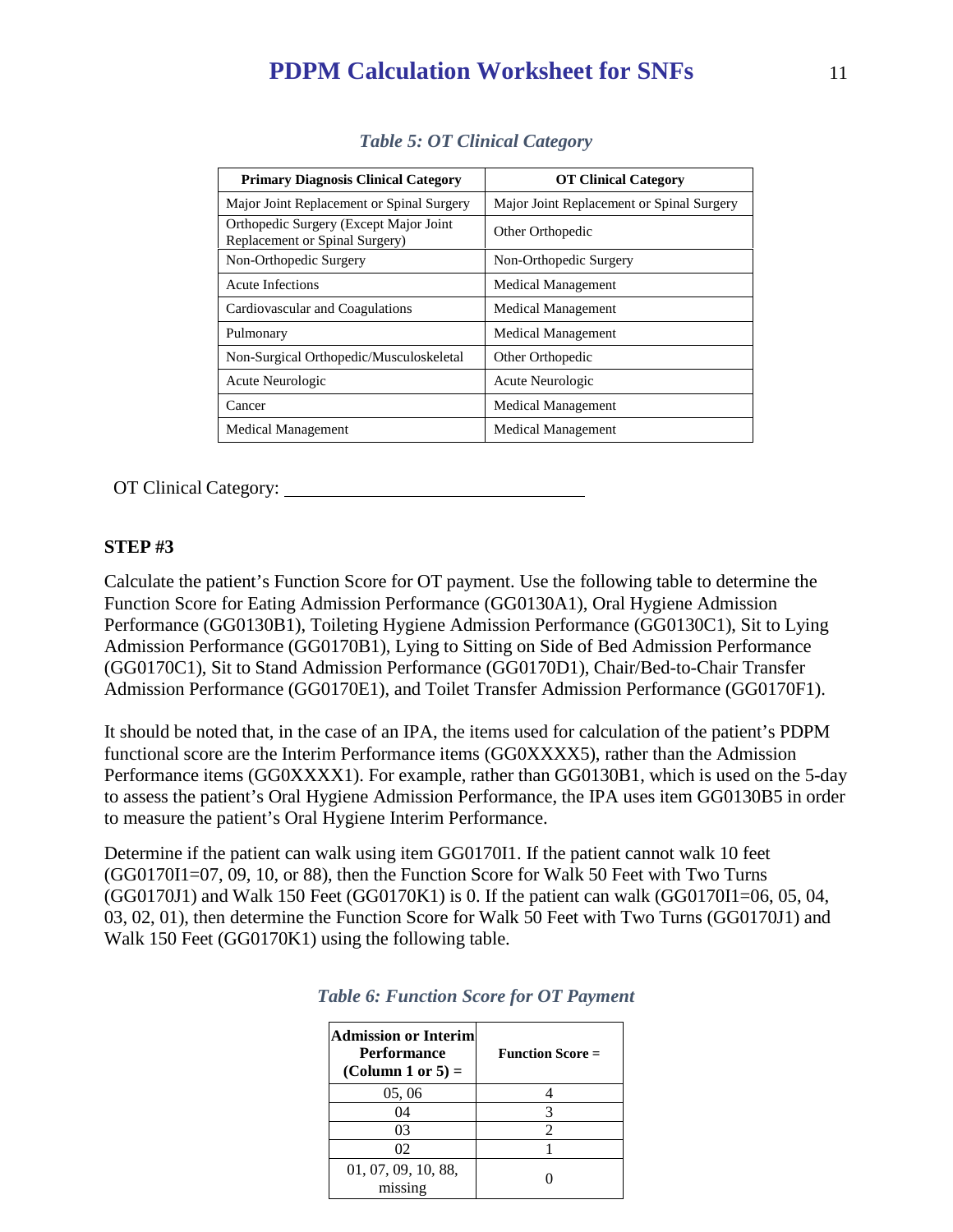Enter the Function Score for each item:

Eating

Eating Function Score:

Oral Hygiene

Oral Hygiene Function Score:

Toileting Hygiene

Toileting Hygiene Function Score:

Bed Mobility

Sit to Lying Function Score:

Lying to Sitting on Side of Bed Function Score:

#### Transfer

Sit to Stand Function Score:

Chair/Bed-to-Chair Function Score:

Toilet Transfer Function Score:

#### Walking

Walk 50 Feet with Two Turns Function Score:

Walk 150 Feet Function Score: \_\_\_\_

The next step is to calculate the average function scores for the two bed mobility items, the three transfer items, and the two walking items as follows. For the Average Bed Mobility Function Score, calculate the sum of the Function Scores for Sit to Lying and Lying to Sitting on Side of Bed and divide this sum by 2. For the Average Transfer Function Score, calculate the sum of the Function Scores for Sit to Stand, Chair/Bed-to-Chair, and Toilet Transfer, and divide this sum by 3. For the Average Walking Function Score, calculate the sum of the Function Scores for Walk 50 Feet with Two Turns and Walk 150 Feet, and divide this sum by 2. Enter the Average Bed Mobility, Average Transfer Function, and Average Walking Function Scores below.

Average Bed Mobility Function Score:

Average Transfer Function Score:

Average Walking Function Score:

Calculate the sum of the following Function Scores: Eating Function Score, Oral Hygiene Function Score, Toileting Hygiene Function Score, Average Bed Mobility Function Score, Average Transfer Function Score, and Average Walking Function Score. Finally, round this sum to the nearest integer. This is the **PDPM Function Score for OT Payment**. The PDPM Function Score for OT Payment ranges from 0 through 24.

#### **OT FUNCTION SCORE**: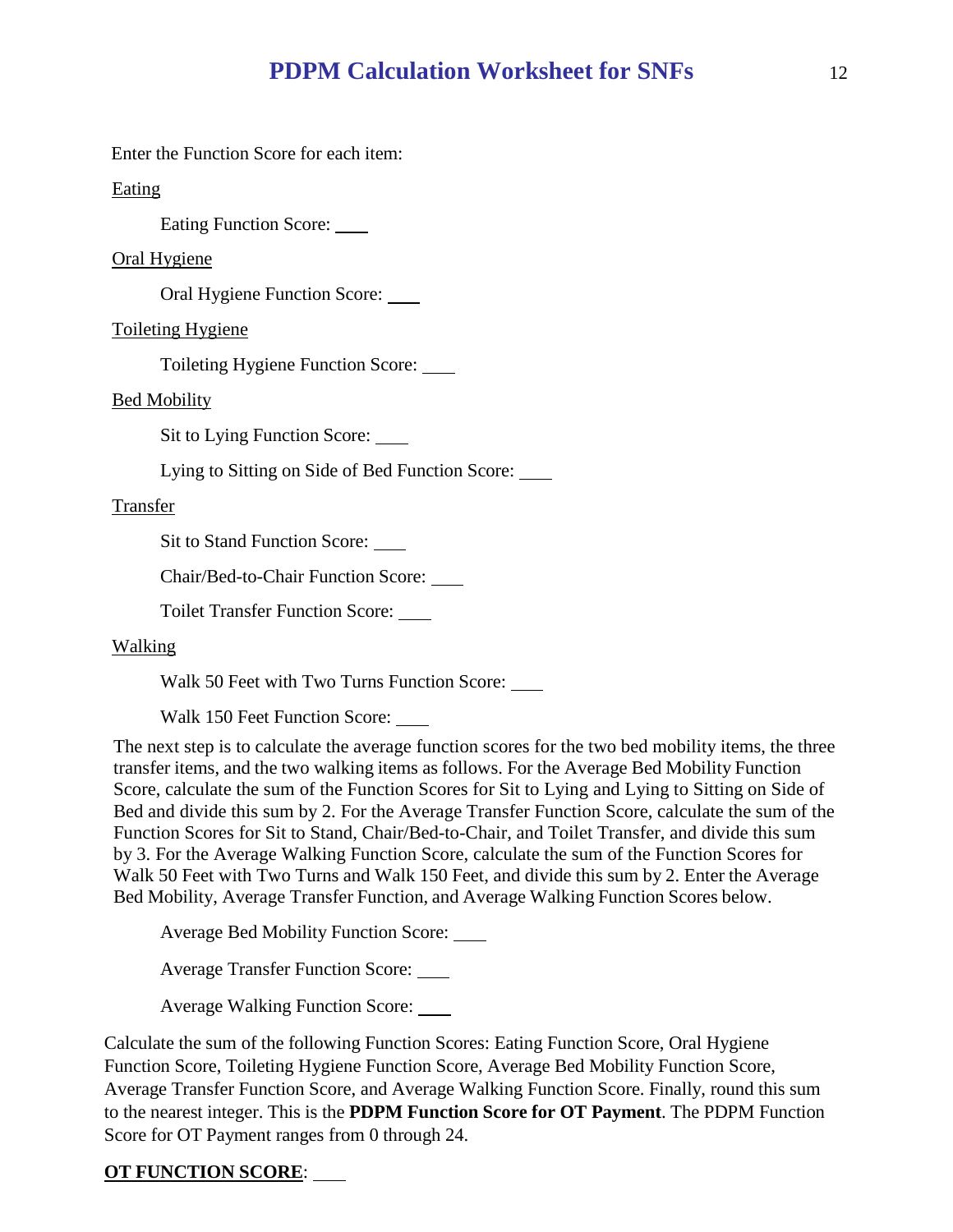# **STEP #4**

Using the responses from Steps 2 and 3 above, determine the patient's OT group using the table below.

| <b>Clinical Category</b>                    | <b>Section GG Function</b><br><b>Score</b> | <b>OT Case-Mix Group</b> |
|---------------------------------------------|--------------------------------------------|--------------------------|
| Major Joint Replacement or Spinal Surgery   | $0 - 5$                                    | <b>TA</b>                |
| Major Joint Replacement or Spinal Surgery   | $6-9$                                      | TB                       |
| Major Joint Replacement or Spinal Surgery   | $10-23$                                    | <b>TC</b>                |
| Major Joint Replacement or Spinal Surgery   | 24                                         | <b>TD</b>                |
| Other Orthopedic                            | $0-5$                                      | TE                       |
| Other Orthopedic                            | $6-9$                                      | TF                       |
| Other Orthopedic                            | $10-23$                                    | TG                       |
| Other Orthopedic                            | 24                                         | <b>TH</b>                |
| Medical Management                          | $0 - 5$                                    | TI                       |
| Medical Management                          | $6-9$                                      | TJ                       |
| <b>Medical Management</b>                   | $10-23$                                    | TK                       |
| <b>Medical Management</b>                   | 24                                         | TI.                      |
| Non-Orthopedic Surgery and Acute Neurologic | $0 - 5$                                    | <b>TM</b>                |
| Non-Orthopedic Surgery and Acute Neurologic | $6-9$                                      | TN                       |
| Non-Orthopedic Surgery and Acute Neurologic | $10-23$                                    | <b>TO</b>                |
| Non-Orthopedic Surgery and Acute Neurologic | 24                                         | TP                       |

# *Table 7: OT Case-Mix Groups*

**PDPM OT Classification:**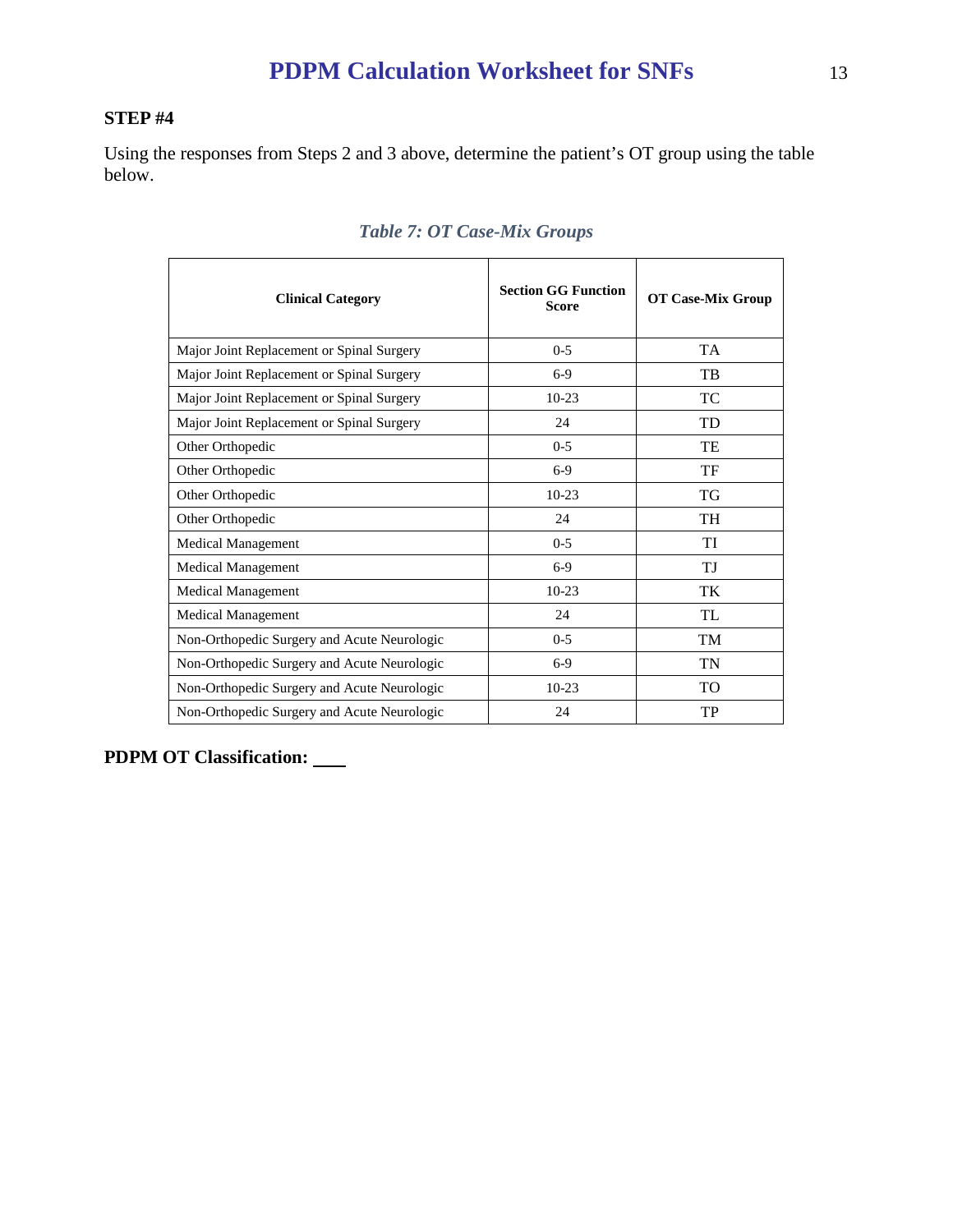# **PDPM Payment Component: SLP**

### **\*Note: The primary diagnosis clinical category used for the SLP component is the same as the clinical category used for the PT and OT components.**

#### **STEP #1**

Determine the patient's primary diagnosis clinical category using the ICD-10-CM code recorded in MDS item I0020B. To do so, refer to the PDPM Clinical Categories to ICD-10 Diagnosis Codes mapping (available at [www.cms.gov/Medicare/Medicare-Fee-for-Service-](http://www.cms.gov/Medicare/Medicare-Fee-for-Service-Payment/SNFPPS/PDPM.html)[Payment/SNFPPS/PDPM.html\)](http://www.cms.gov/Medicare/Medicare-Fee-for-Service-Payment/SNFPPS/PDPM.html), which maps a patient's primary diagnosis as recorded in MDS item I0020B to the 10 PDPM primary diagnosis clinical categories.

I0020B diagnosis:

Default primary diagnosis clinical category:

Some ICD-10-CM codes can map to a different clinical category from the default depending on a patient's prior inpatient procedure history. For these codes, a patient may be categorized into a surgical clinical category if the patient received a surgical procedure during the prior inpatient stay that relates to the primary reason for the Part A SNF stay as indicated by item J2100. If the PDPM clinical category mapping indicates that the patient's primary diagnosis code is eligible for one of the two orthopedic surgery categories (major joint replacement or spinal surgery, and orthopedic surgery (except major joint replacement or spinal surgery)) then proceed to Step 1A; if eligible for the non-orthopedic surgery category, then proceed to Step 1C. Otherwise, proceed to Step 1D to finalize the primary diagnosis clinical category assignment.

#### **STEP #1A**

Determine whether the patient received a major joint replacement or spinal surgery during the prior inpatient stay using item J2100. If any of the procedures indicated in items J2300, J2310, J2320, J2330, J2400, J2410, or J2420 was performed during the prior inpatient stay, then the patient is categorized into the major joint replacement or spinal surgery clinical category. If none of these procedures was performed, the patient did not receive major joint replacement or spinal surgery during the prior inpatient stay for purposes of determining the PDPM classification.

Patient eligible for Surgical Clinical Category and Received Major Joint Replacement or Spinal Surgery? (Yes/No) \_

If the patient received Major Joint Replacement or Spinal Surgery, then the primary diagnosis clinical category is Major Joint Replacement or Spinal Surgery. Proceed to Step 1D to finalize the primary diagnosis clinical category assignment. Otherwise, proceed to Step 1B.

#### **STEP #1B**

Determine whether the patient received orthopedic surgery (except major joint replacement or spinal surgery) during the prior inpatient stay using item J2100. If any of the procedures indicated in items J2500, J2510, J2520, or J2530 was performed during the prior inpatient stay,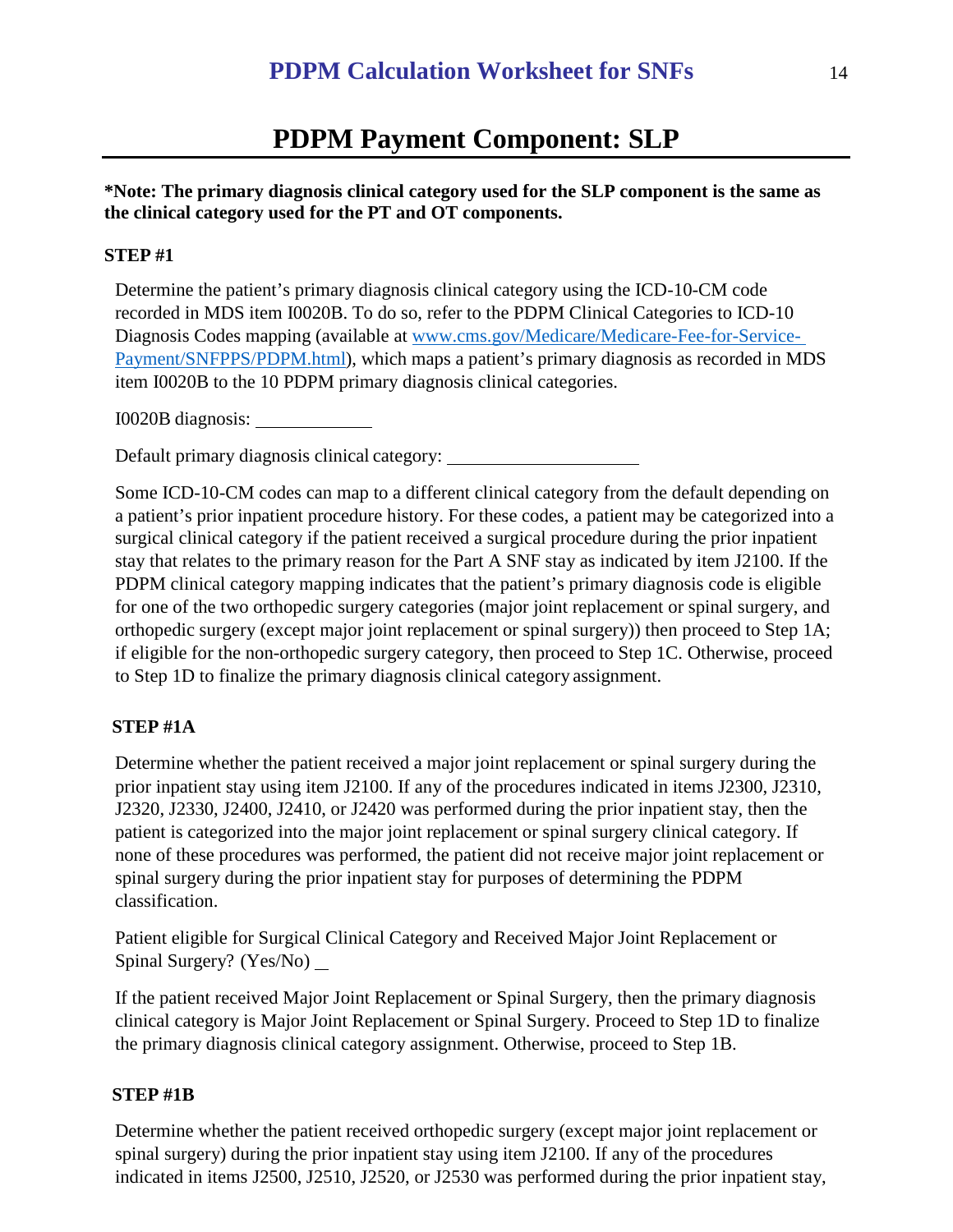then the patient is categorized into the Orthopedic Surgery (Except Major Joint Replacement or Spinal Surgery) clinical category. If none of these procedures was performed, the patient did not receive orthopedic surgery (except major joint replacement or spinal surgery) during the prior inpatient stay for purposes of determining the PDPM classification.

Patient Eligible for Surgical Clinical Category and Received Orthopedic Surgery (Except Major Joint Replacement or Spinal Surgery)? (Yes/No)

If the patient received Orthopedic Surgery (Except Major Joint Replacement or Spinal Surgery), then the primary diagnosis clinical category is Orthopedic Surgery (Except Major Joint Replacement or Spinal Surgery). Otherwise, the patient stays in the default primary diagnosis clinical category in Step 1. Proceed to Step 1D to finalize the primary diagnosis clinical category assignment.

# **STEP #1C**

Determine whether the patient received a significant non-orthopedic surgical procedure during the prior inpatient stay using item J2100. If any of the procedures indicated in items J2600, J2610, J2620, J2700, J2710, J2800, J2810, J2900, J2910, J2920, J2930, or J2940 was performed during the prior inpatient stay, then the patient is categorized into the non-orthopedic surgery clinical category. If none of these procedures was performed, the patient did not receive a significant non- orthopedic surgical procedure during the prior inpatient stay for purposes of determining the PDPM classification.

Patient Eligible for Surgical Clinical Category and received significant Non-Orthopedic Surgical Procedure? (Yes/No)

If the patient received a significant Non-Orthopedic Surgical Procedure, then the primary diagnosis clinical category is Non-Orthopedic Surgery. Otherwise, the patient stays in the default primary diagnosis clinical category in Step 1. Proceed to Step 1D to finalize the primary diagnosis clinical category assignment.

## **STEP #1D**

To finalize the primary diagnosis clinical category assignment, if the patient is not eligible for a different clinical category from the default, then select the default clinical category assigned to the primary diagnosis as recorded in MDS item I0020B in Step 1. If the patient is eligible for a different clinical category from the default, select the eligible surgical clinical category as determined in Steps 1A, 1B, or 1C.

Primary diagnosis clinical category:

## **STEP #2**

Next, determine the patient's SLP clinical category based on the mapping shown below.

*Table 4: SLP Clinical Category*

| <b>Primary Diagnosis Clinical Category</b> | <b>SLP Clinical Category</b> |  |
|--------------------------------------------|------------------------------|--|
| Major Joint Replacement or Spinal Surgery  | Non-Neurologic               |  |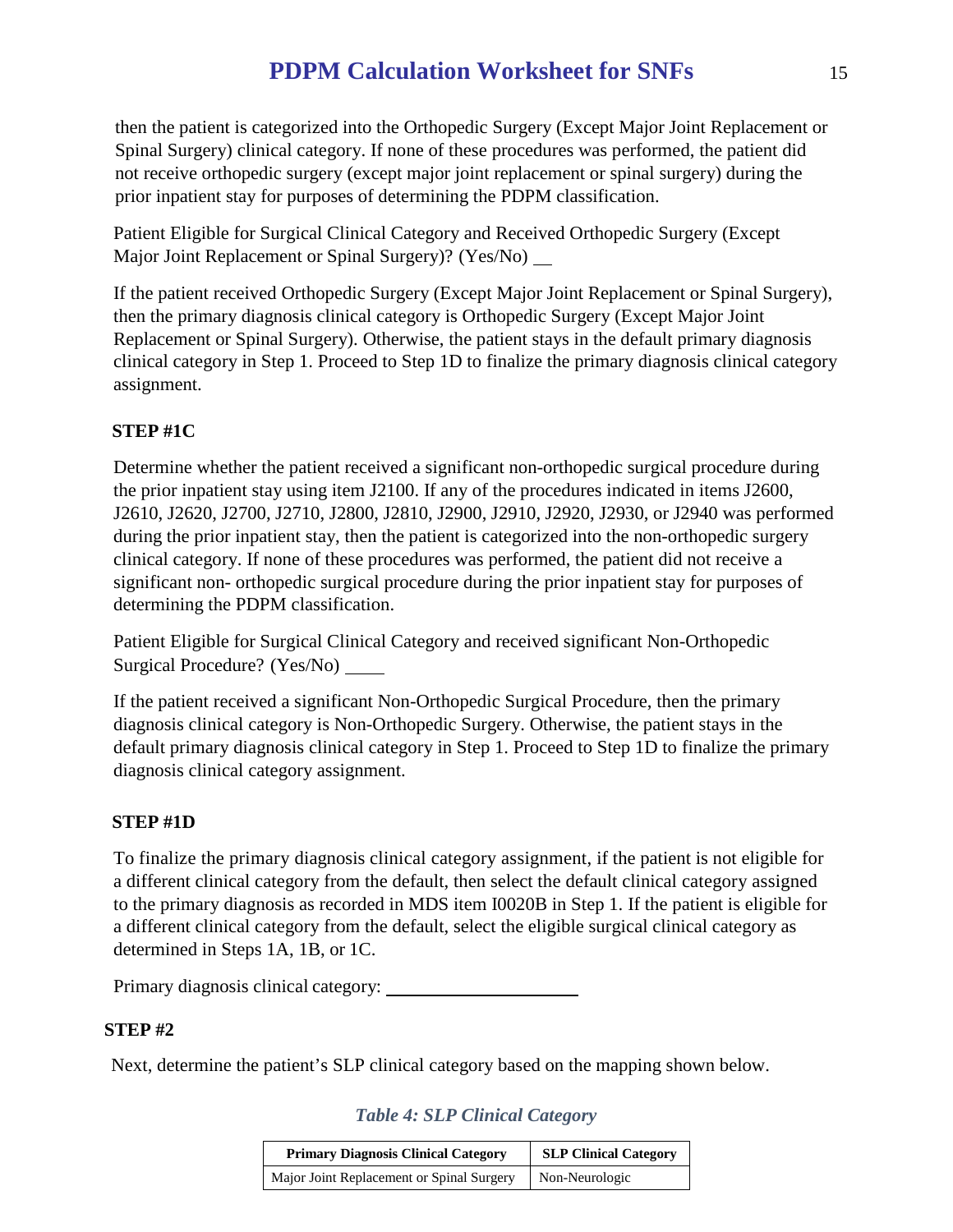| <b>Primary Diagnosis Clinical Category</b>                                | <b>SLP Clinical Category</b> |
|---------------------------------------------------------------------------|------------------------------|
| Orthopedic Surgery (Except Major Joint)<br>Replacement or Spinal Surgery) | Non-Neurologic               |
| Non-Orthopedic Surgery                                                    | Non-Neurologic               |
| Acute Infections                                                          | Non-Neurologic               |
| Cardiovascular and Coagulations                                           | Non-Neurologic               |
| Pulmonary                                                                 | Non-Neurologic               |
| Non-Surgical Orthopedic/Musculoskeletal                                   | Non-Neurologic               |
| Acute Neurologic                                                          | Acute Neurologic             |
| Cancer                                                                    | Non-Neurologic               |
| <b>Medical Management</b>                                                 | Non-Neurologic               |

SLP Clinical Category: \_\_\_\_\_\_\_\_\_\_\_\_\_\_\_\_\_\_\_\_\_\_\_\_\_\_\_\_\_\_\_\_

#### **STEP #3**

Determine whether the patient has one or more SLP-related comorbidities. To do so, examine the services and conditions in the table below. If any of these items is indicated as present, the patient has an SLP-related comorbidity. For conditions and services that are recorded in Section I8000 of the MDS, check if the corresponding ICD-10-CM codes are coded in Section I8000 using the mapping available at www.cms.gov/Medicare/Medicare-Fee-for-Service-Payment/SNFPPS/PDPM.html.

| <b>MDS</b> Item | <b>Description</b>                       |
|-----------------|------------------------------------------|
| <b>I4300</b>    | Aphasia                                  |
| I4500           | CVA, TIA, or Stroke                      |
| I4900           | Hemiplegia or Hemiparesis                |
| 15500           | Traumatic Brain Injury                   |
| 18000           | Laryngeal Cancer                         |
| 18000           | Apraxia                                  |
| 18000           | Dysphagia                                |
| 18000           | AL S                                     |
| 18000           | Oral Cancers                             |
| 18000           | Speech and Language Deficits             |
| O0100E2         | Tracheostomy Care While a Patient        |
| O0100F2         | Ventilator or Respirator While a Patient |

### *Table 5: SLP-Related Comorbidities*

Presence of one or more SLP-related comorbidities? (Yes/No)

#### **STEP #4**

Determine whether patient has a cognitive impairment. Calculate the patient's PDPM cognitive level, as described previously. If the PDPM cognitive level is cognitively intact, then the patient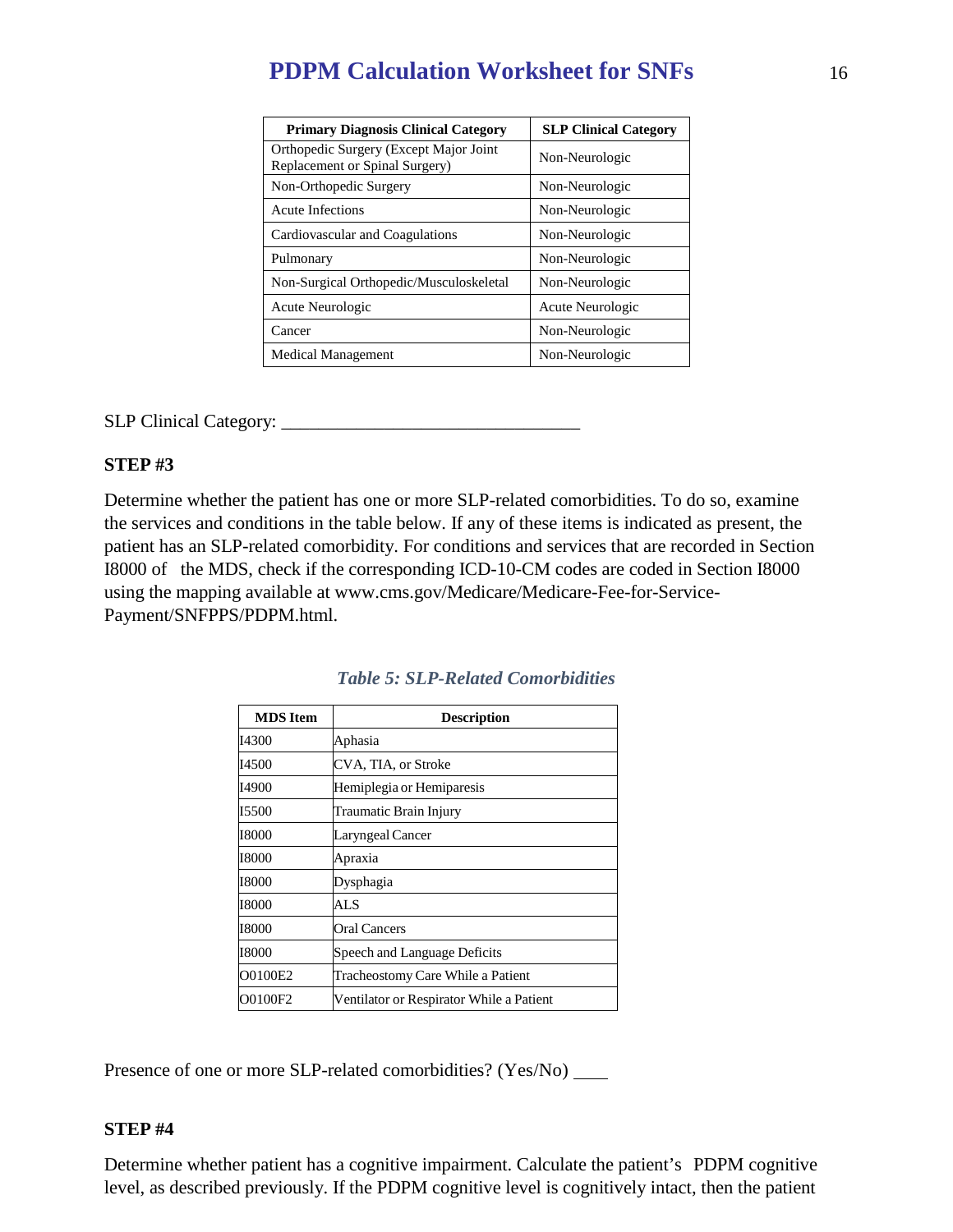does not have a cognitive impairment. Otherwise, if the patient is assessed as mildly, moderately, or severely impaired, then the patient classifies as cognitively impaired.

Presence of Cognitive Impairment? (Yes/No)

### **STEP #5**

Determine how many of the following conditions are present:

- a. Based on Step 2, the patient is classified in the Acute Neurologic clinical category.
- b. Based on Step 3, the patient has one or more SLP-related comorbidities.
- c. Based on Step 4, the patient has a cognitive impairment.

Number of conditions present:

### **STEP #6**

Determine whether the patient has a swallowing disorder using item K0100. If any of the conditions indicated in items K0100A through K0100D is present, then the patient has swallowing disorder. If none of these conditions is present, the patient does not have a swallowing disorder for purposes of this calculation.

Presence of Swallowing Disorder? (Yes/No) \_\_\_\_\_\_

### **STEP #7**

Determine whether the patient has a mechanically altered diet. If K0510C2 (mechanically altered diet while a patient) is checked, then the patient has a mechanically altered diet.

Presence of Mechanically Altered Diet? (Yes/No) \_\_\_\_\_

#### **STEP #8**

Determine how many of the following conditions are present based on Steps 6 and 7:

- a. The patient has neither a swallowing disorder nor a mechanically altered diet.
- b. The patient has either a swallowing disorder or a mechanically altered diet.
- c. The patient has both a swallowing disorder and a mechanically altered diet.

Presence of Mechanically Altered Diet or Swallowing Disorder? (Neither/Either/Both):

#### **STEP #9**

Determine the patient's SLP group using the responses from Steps 1-8 and the table below.

| <b>Presence of Acute Neurologic</b><br><b>Condition, SLP-Related</b><br><b>Comorbidity, or Cognitive</b><br><b>Impairment</b> | <b>Mechanically Altered Diet or</b><br><b>Swallowing Disorder</b> | <b>SLP Case-Mix Group</b> |
|-------------------------------------------------------------------------------------------------------------------------------|-------------------------------------------------------------------|---------------------------|
| None                                                                                                                          | Neither                                                           | SА                        |
| None                                                                                                                          | Either                                                            | SB                        |
| None                                                                                                                          | <b>R</b> oth                                                      |                           |

## *Table 10: SLP Case-Mix Groups*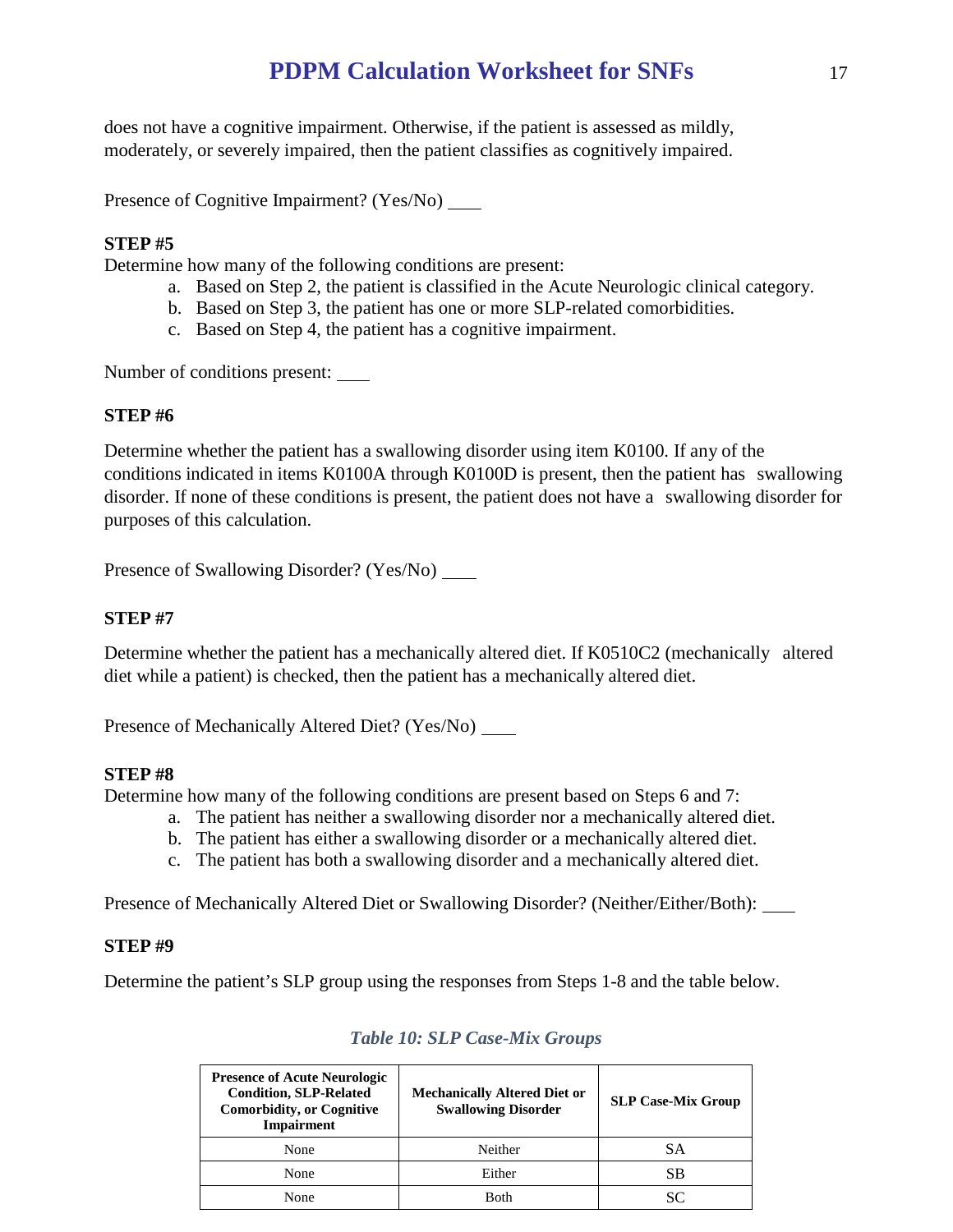| <b>Presence of Acute Neurologic</b><br><b>Condition, SLP-Related</b><br><b>Comorbidity, or Cognitive</b><br><b>Impairment</b> | <b>Mechanically Altered Diet or</b><br><b>Swallowing Disorder</b> | <b>SLP Case-Mix Group</b> |
|-------------------------------------------------------------------------------------------------------------------------------|-------------------------------------------------------------------|---------------------------|
| Any one                                                                                                                       | Neither                                                           | <b>SD</b>                 |
| Any one                                                                                                                       | Either                                                            | <b>SE</b>                 |
| Any one                                                                                                                       | <b>Both</b>                                                       | <b>SF</b>                 |
| Any two                                                                                                                       | Neither                                                           | SG                        |
| Any two                                                                                                                       | Either                                                            | <b>SH</b>                 |
| Any two                                                                                                                       | <b>Both</b>                                                       | SI                        |
| All three                                                                                                                     | Neither                                                           | SJ                        |
| All three                                                                                                                     | Either                                                            | <b>SK</b>                 |
| All three                                                                                                                     | Both                                                              | SL.                       |

**PDPM SLP Classification:**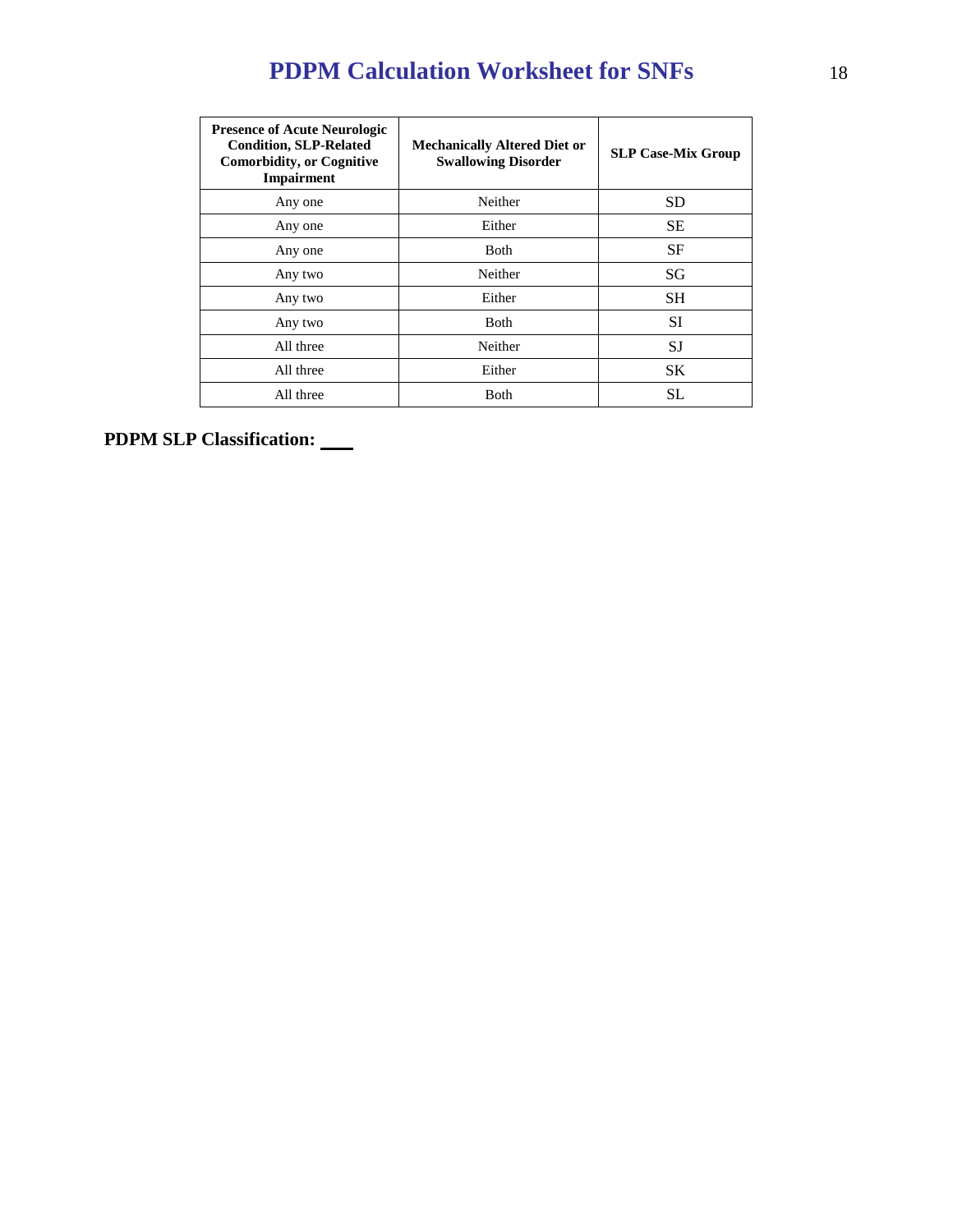# **PDPM Payment Component: NTA**

#### **STEP #1**

Determine whether patient has one or more NTA-related comorbidities.

1. Determine whether the patient has HIV/AIDS. HIV/AIDS is not reported on the MDS but is recorded on the SNF claim (ICD-10-CM code B20).

Patient has HIV/AIDS? (Yes/No)

2. Determine whether the patient meets the criteria for the comorbidity: "Parenteral/IV Feeding – High Intensity" or the comorbidity: " Parenteral/IV Feeding – Low Intensity". To do so, first determine if the patient received parenteral/IV feeding during the last 7 days while a patient of the SNF using item K0510A2. If the patient did not receive parenteral/IV feeding during the last 7 days while a patient, then the patient does not meet the criteria for Parenteral/IV Feeding – High Intensity or Parenteral/IV Feeding – Low Intensity.

If the patient did receive parenteral/IV feeding during the last 7 days while a patient, then use item K0710A to determine if the proportion of total calories the patient received through parenteral or tube feeding was 51% or more while a patient  $(K0710A2 = 3)$ . If  $K0710A2 = 3$  then the patient meets the criteria for Parenteral/IV Feeding – High Intensity. If the proportion of total calories the patient received through parenteral or tube feeding was  $26-50\%$  (K0710A2 = 2) and average fluid intake per day by IV or tube feeding was 501 cc per day or more while a patient  $(K0710B2 = 2)$ , then the patient qualifies for Parenteral/IV Feeding – Low Intensity.

Presence of Parenteral/IV Feeding – High Intensity? (Yes/No) \_\_\_\_\_\_

Presence of Parenteral/IV Feeding – Low Intensity? (Yes/No) \_\_\_\_\_

3. Determine whether the patient has any additional NTA-related comorbidities. To do this, examine the conditions and services in the table below, of which all except HIV/AIDS are recorded on the MDS. HIV/AIDS is recorded on the SNF claim. For conditions and services that are recorded in Section I8000 of the MDS, check if the corresponding ICD-10- CM codes are coded in Section I8000 using the mapping available at www.cms.gov/ Medicare/Medicare-Fee-for-Service-Payment/SNFPPS/PDPM.html.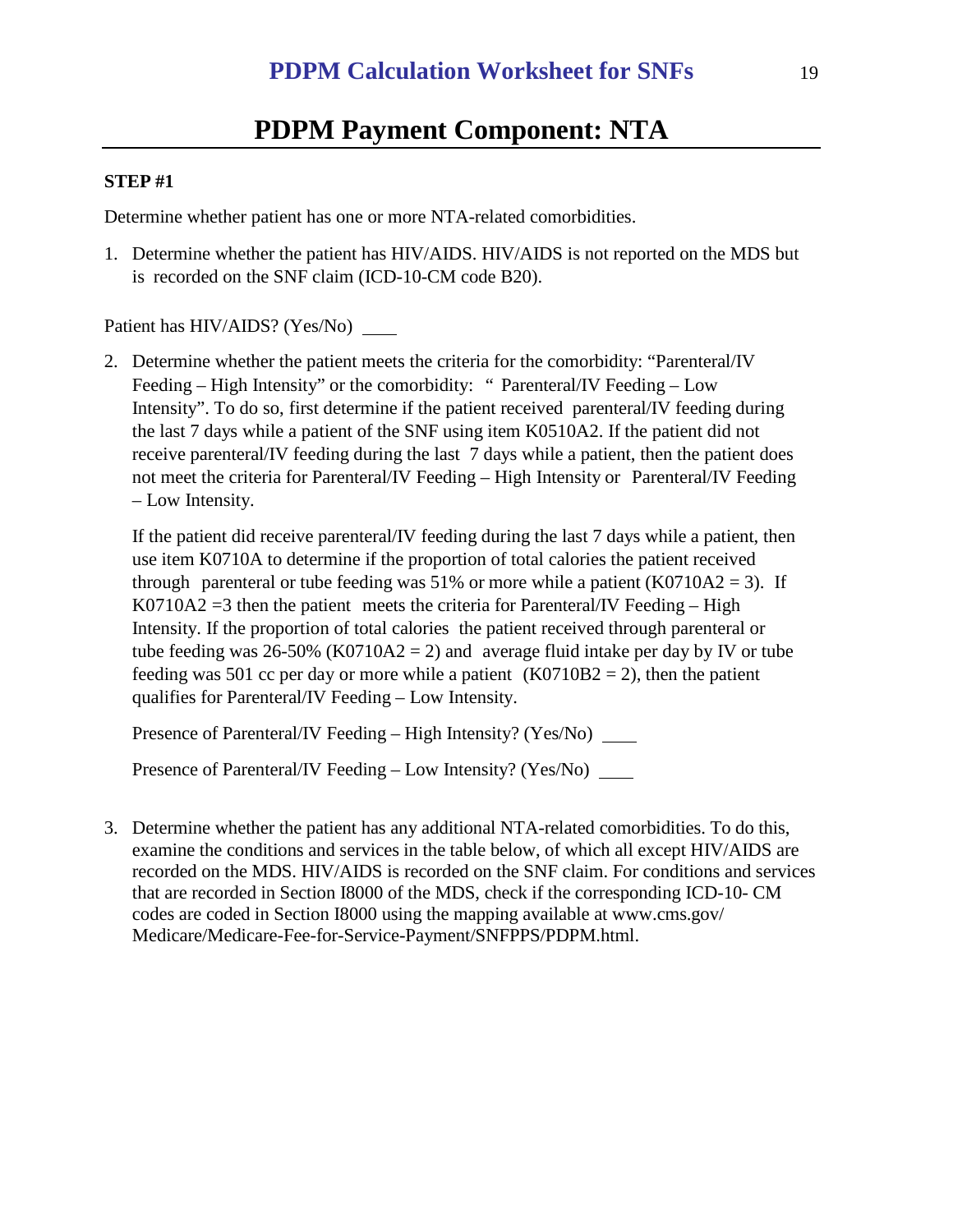| <b>Condition/Extensive Service</b>                                                                                | <b>MDS</b> Item                 | <b>Points</b>  |
|-------------------------------------------------------------------------------------------------------------------|---------------------------------|----------------|
| <b>HIV/AIDS</b>                                                                                                   | N/A (SNF claim)                 | 8              |
| Parenteral IV Feeding: Level High                                                                                 | K0510A2,<br>K0710A2             | 7              |
| Special Treatments/Programs: Intravenous Medication Post-admit Code                                               | O0100H2                         | 5              |
| Special Treatments/Programs: Ventilator or Respirator Post-admit Code                                             | O0100F2                         | 4              |
| Parenteral IV feeding: Level Low                                                                                  | K0510A2,<br>K0710A2.<br>K0710B2 | 3              |
| <b>Lung Transplant Status</b>                                                                                     | <b>I8000</b>                    | 3              |
| Special Treatments/Programs: Transfusion Post-admit Code                                                          | O0100I2                         | $\overline{c}$ |
| Major Organ Transplant Status, Except Lung                                                                        | <b>I8000</b>                    | 2              |
| Active Diagnoses: Multiple Sclerosis Code                                                                         | I5200                           | $\overline{2}$ |
| Opportunistic Infections                                                                                          | 18000                           | $\overline{2}$ |
| Active Diagnoses: Asthma COPD Chronic Lung Disease Code                                                           | <b>I6200</b>                    | $\overline{c}$ |
| Bone/Joint/Muscle Infections/Necrosis - Except: Aseptic Necrosis of Bone                                          | 18000                           | $\overline{c}$ |
| Chronic Myeloid Leukemia                                                                                          | 18000                           | $\overline{2}$ |
| Wound Infection Code                                                                                              | I2500                           | 2              |
| Active Diagnoses: Diabetes Mellitus (DM) Code                                                                     | <b>I2900</b>                    | $\overline{c}$ |
| Endocarditis                                                                                                      | 18000                           | 1              |
| <b>Immune Disorders</b>                                                                                           | <b>I8000</b>                    | 1              |
| End-Stage Liver Disease                                                                                           | 18000                           | 1              |
| Other Foot Skin Problems: Diabetic Foot Ulcer Code                                                                | M1040B                          | 1              |
| Narcolepsy and Cataplexy                                                                                          | <b>I8000</b>                    | 1              |
| <b>Cystic Fibrosis</b>                                                                                            | <b>I8000</b>                    | 1              |
| Special Treatments/Programs: Tracheostomy Care Post-admit Code                                                    | O0100E2                         | 1              |
| Active Diagnoses: Multi-Drug Resistant Organism (MDRO) Code                                                       | I1700                           | 1              |
| Special Treatments/Programs: Isolation Post-admit Code                                                            | O0100M2                         | 1              |
| Specified Hereditary Metabolic/Immune Disorders                                                                   | 18000                           | 1              |
| Morbid Obesity                                                                                                    | <b>I8000</b>                    |                |
| Special Treatments/Programs: Radiation Post-admit Code                                                            | O0100B2                         | 1              |
| Stage 4 Unhealed Pressure Ulcer Currently present <sup>1</sup>                                                    | M0300D1                         | 1              |
| Psoriatic Arthropathy and Systemic Sclerosis                                                                      | <b>I8000</b>                    | $\mathbf{1}$   |
| <b>Chronic Pancreatitis</b>                                                                                       | <b>I8000</b>                    | 1              |
| Proliferative Diabetic Retinopathy and Vitreous Hemorrhage                                                        | <b>I8000</b>                    | 1              |
| Other Foot Skin Problems: Foot Infection Code, Other Open Lesion on Foot Code, Except<br>Diabetic Foot Ulcer Code | M1040A,<br>M1040C               | 1              |
| Complications of Specified Implanted Device or Graft                                                              | <b>I8000</b>                    | 1              |
| Bladder and Bowel Appliances: Intermittent catheterization                                                        | H0100D                          | 1              |
| <b>Inflammatory Bowel Disease</b>                                                                                 | <b>I8000</b>                    | 1              |
| Aseptic Necrosis of Bone                                                                                          | <b>I8000</b>                    | 1              |
| Special Treatments/Programs: Suctioning Post-admit Code                                                           | O0100D2                         | 1              |
| Cardio-Respiratory Failure and Shock                                                                              | <b>I8000</b>                    | 1              |
| Myelodysplastic Syndromes and Myelofibrosis                                                                       | <b>I8000</b>                    | 1              |
| Systemic Lupus Erythematosus, Other Connective Tissue Disorders, and Inflammatory<br>Spondylopathies              | <b>I8000</b>                    | 1              |

# *Table 11: NTA Comorbidity Score Calculation*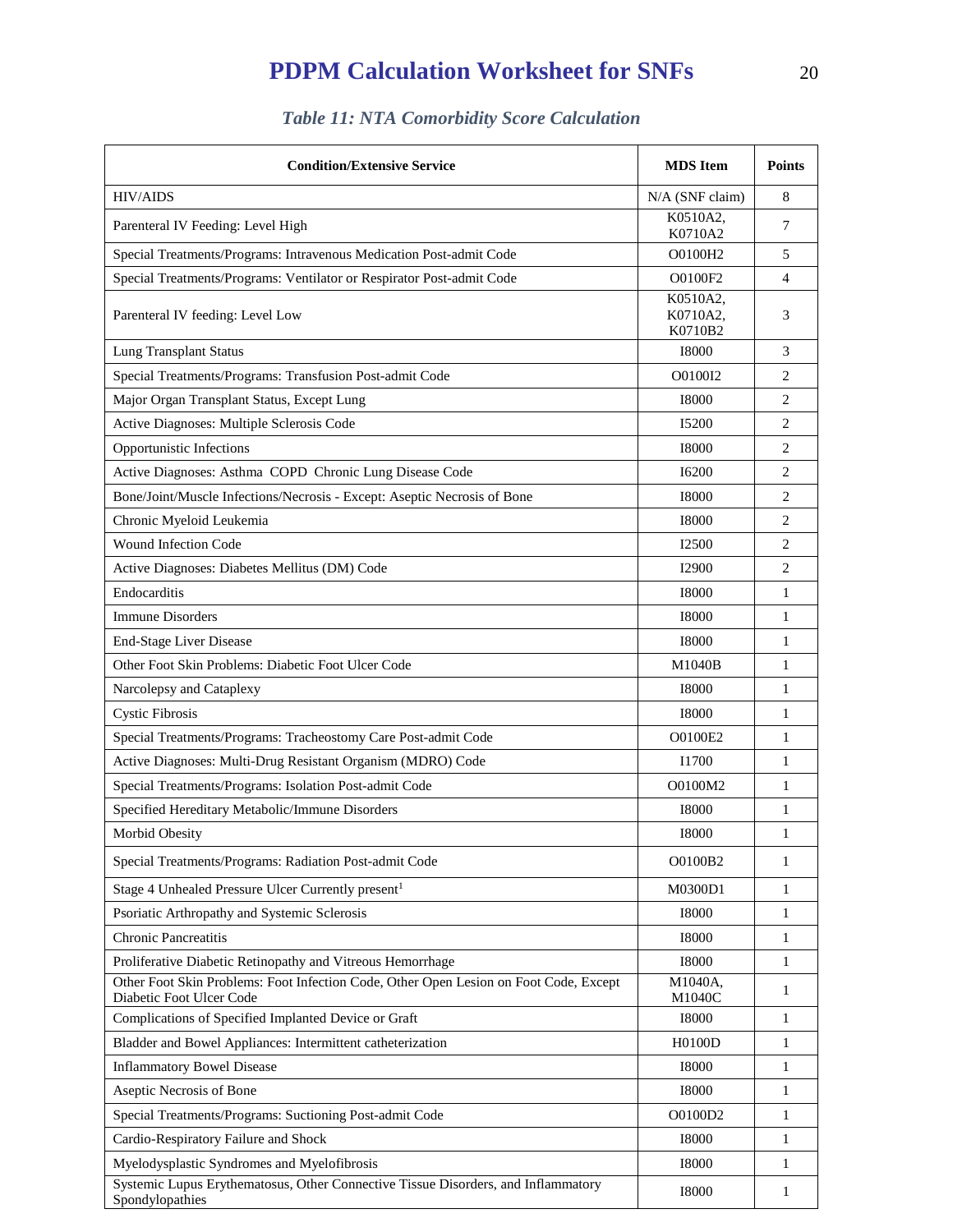| <b>Condition/Extensive Service</b>                                                            | <b>MDS</b> Item                  | <b>Points</b> |
|-----------------------------------------------------------------------------------------------|----------------------------------|---------------|
| Diabetic Retinopathy - Except : Proliferative Diabetic Retinopathy and Vitreous<br>Hemorrhage | <b>I8000</b>                     |               |
| Nutritional Approaches While a Patient: Feeding Tube                                          | K <sub>05</sub> 10 <sub>B2</sub> |               |
| Severe Skin Burn or Condition                                                                 | <b>I8000</b>                     |               |
| Intractable Epilepsy                                                                          | <b>I8000</b>                     |               |
| <b>Active Diagnoses: Malnutrition Code</b>                                                    | I5600                            |               |
| Disorders of Immunity - Except : RxCC97: Immune Disorders                                     | 18000                            |               |
| Cirrhosis of Liver                                                                            | <b>I8000</b>                     |               |
| Bladder and Bowel Appliances: Ostomy                                                          | H0100C                           |               |
| <b>Respiratory Arrest</b>                                                                     | <b>I8000</b>                     |               |
| Pulmonary Fibrosis and Other Chronic Lung Disorders                                           | <b>I8000</b>                     |               |

<sup>1</sup> If the number of Stage 4 Unhealed Pressure Ulcers is recorded as greater than 0, it will add one point to the NTA comorbidity score calculation. Only the presence, not the count, of Stage 4 Unhealed Pressure Ulcers affects the PDPM NTA comorbidity score calculation.

### **STEP #2**

Calculate the patient's total NTA score using the table above. To calculate the total NTA score, sum the points corresponding to each condition or service present. If none of these conditions or services is present, the patient's score is 0.

NTA Score:

#### **STEP #3**

Determine the patient's NTA group using the table below.

| <b>NTA Score Range</b> | <b>NTA Case-Mix Group</b> |
|------------------------|---------------------------|
| $12+$                  | <b>NA</b>                 |
| $9 - 11$               | <b>NB</b>                 |
| $6 - 8$                | NC                        |
| $3 - 5$                | ND                        |
| $1-2$                  | NE                        |
|                        | NF                        |

*Table 12: NTA Case-Mix Groups*

**PDPM NTA Classification:**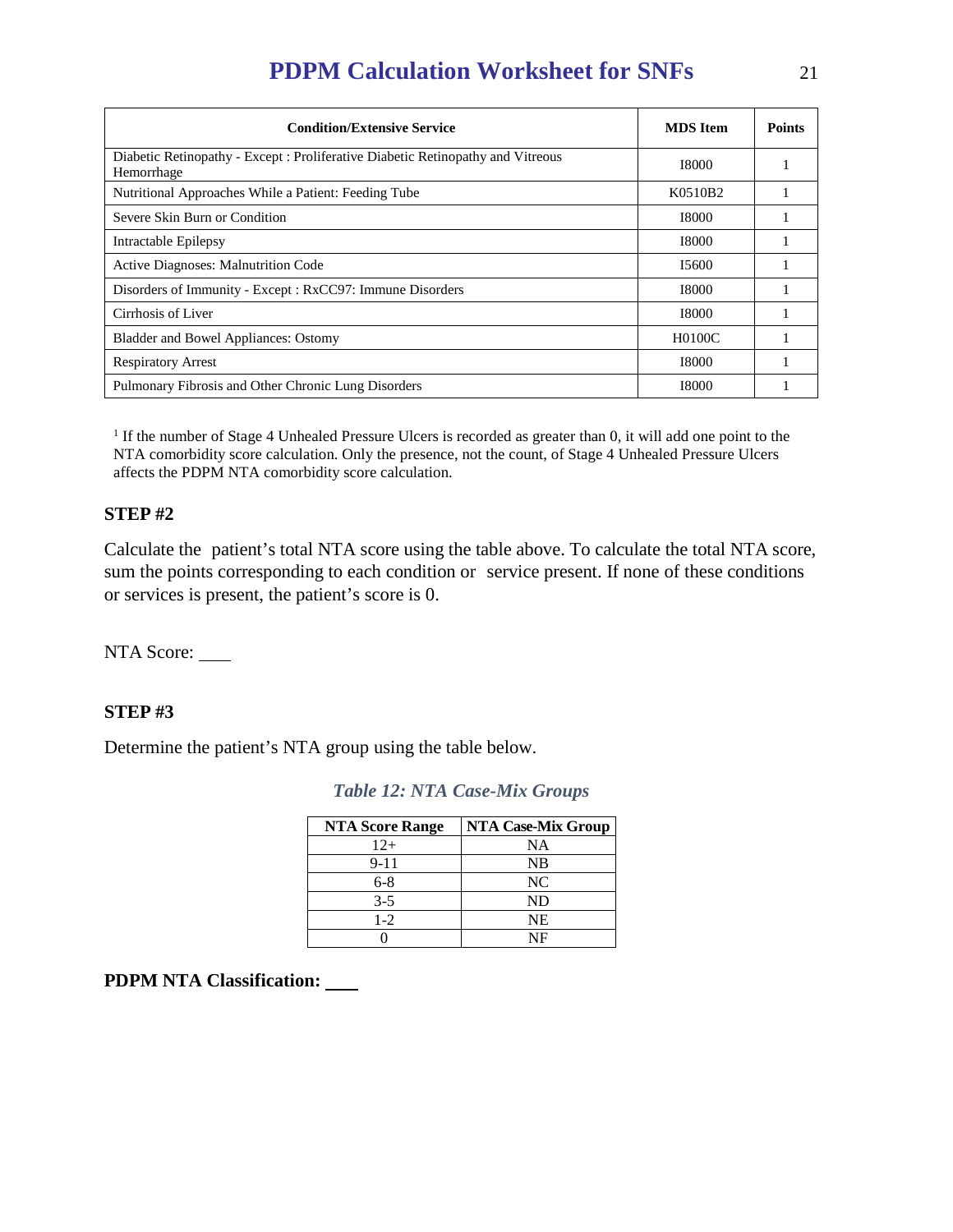# **PDPM Payment Component: Nursing**

#### **STEP #1**

Calculate the patient's Function Score for nursing payment. Use the following table to determine the Function Score for Eating Admission Performance (GG0130A1), Toileting Hygiene Admission Performance (GG0130C1), Sit to Lying Admission Performance (GG0170B1), Lying to Sitting on Side of Bed Admission Performance (GG0170C1), Sit to Stand Admission Performance (GG0170D1), Chair/Bed-to-Chair Transfer Admission Performance (GG0170E1), and Toilet Transfer Admission Performance (GG0170F1).

| <b>Admission</b><br><b>Performance</b><br>$(Column 1) =$ | <b>Function Score =</b> |
|----------------------------------------------------------|-------------------------|
| 05, 06                                                   |                         |
| 04                                                       | 3                       |
| 03                                                       | 2                       |
| 02                                                       |                         |
| 01, 07, 09, 10, 88,<br>missing                           |                         |

| <b>Table 13: Function Score for Nursing Payment</b> |  |  |  |
|-----------------------------------------------------|--|--|--|
|-----------------------------------------------------|--|--|--|

Enter the Function Score for each item:

Eating

Eating Function Score:

#### Toileting

Toileting Hygiene Function Score:

#### Bed Mobility

Sit to Lying Function Score:

Lying to Sitting on Side of Bed Function Score:

#### Transfer

Sit to Stand Function Score:

Chair/Bed-to-Chair Function Score:

Toilet Transfer Function Score:

Next, calculate the average score for the two bed mobility items and the three transfer items as follows: Average the scores for Sit to Lying and Lying to Sitting on Side of Bed.<sup>[1](#page-21-0)</sup> Average the scores for Sit to Stand, Chair/Bed-to-Chair and Toilet Transfer.<sup>[2](#page-21-1)</sup> Enter the average bed mobility and transfer scores below.

<span id="page-21-0"></span><sup>&</sup>lt;sup>1</sup> Calculate the sum of the Function Scores for Sit to Lying and Lying to Sitting on Side of Bed. Divide this sum by 2. This is the Average Bed Mobility Function Score.

<span id="page-21-1"></span><sup>&</sup>lt;sup>2</sup> Calculate the sum of the Function Scores for Sit to Stand, Chair/Bed-to-Chair, and Toilet Transfer. Divide by 3. This is the Average Transfer Function Score.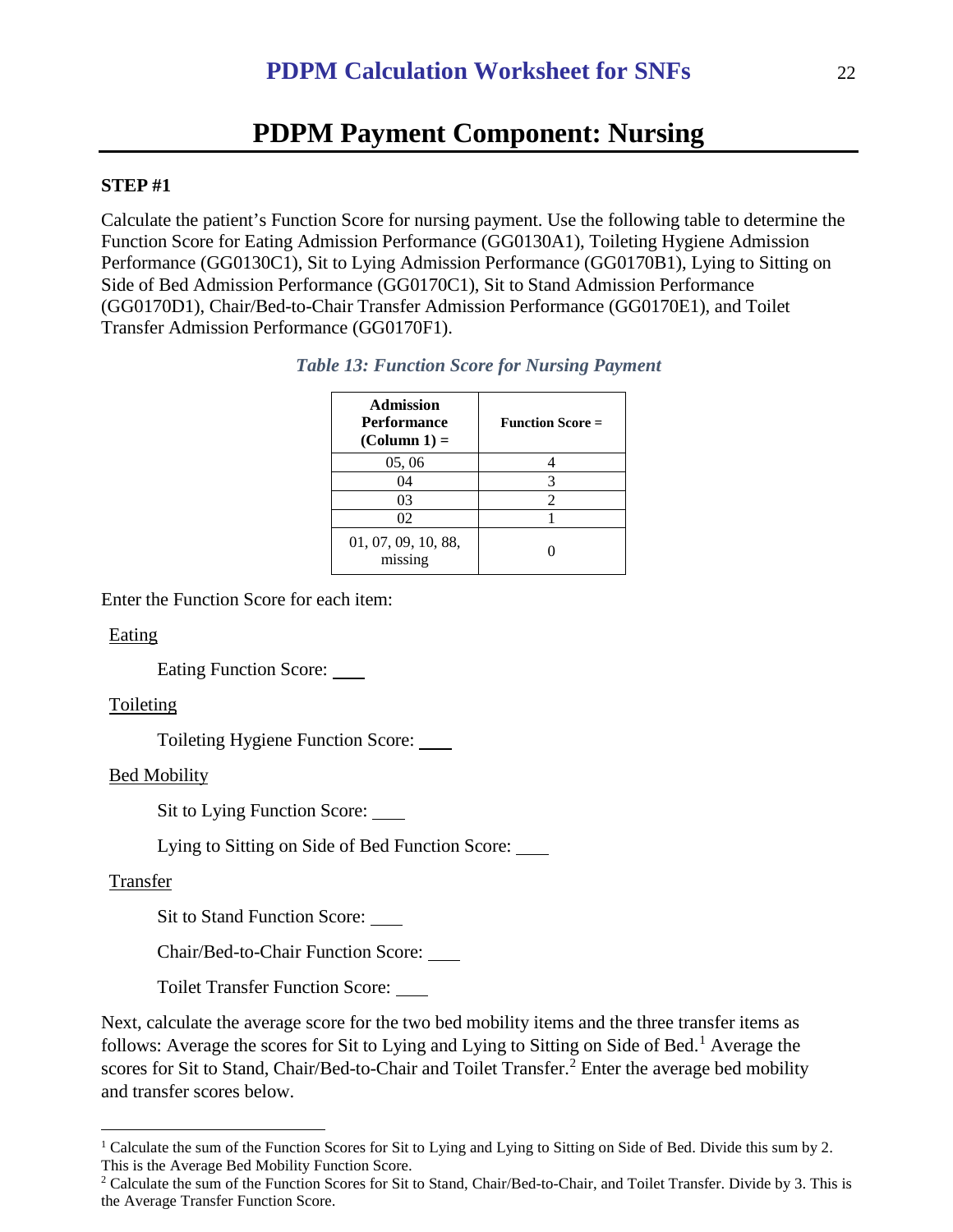Average Bed Mobility Function Score: \_\_\_\_

Average Transfer Function Score:

Calculate the sum of the following scores: Eating Function Score, Toileting Hygiene Function Score, Average Bed Mobility Score, and Average Transfer Score. Finally, round this sum to the nearest integer. This is the **PDPM Function Score for nursing payment**. The PDPM Function Score for nursing payment ranges from 0 through 16.

# **PDPM NURSING FUNCTION SCORE**:

### **STEP #2**

Determine the patient's nursing case-mix group using the hierarchical classification below. Nursing classification under PDPM employs the hierarchical classification method. Hierarchical classification is used in some payment systems, in staffing analysis, and in many research projects. In the hierarchical approach, start at the top and work down through the PDPM nursing classification model steps discussed below; the assigned classification is the first group for which the patient qualifies. In other words, start with the Extensive Services groups at the top of the PDPM nursing classification model. Then go down through the groups in hierarchical order: Extensive Services, Special Care High, Special Care Low, Clinically Complex, Behavioral Symptoms and Cognitive Performance, and Reduced Physical Function. When you find the first of the 25 individual PDPM nursing groups for which the patient qualifies, assign that group as the PDPM nursing classification.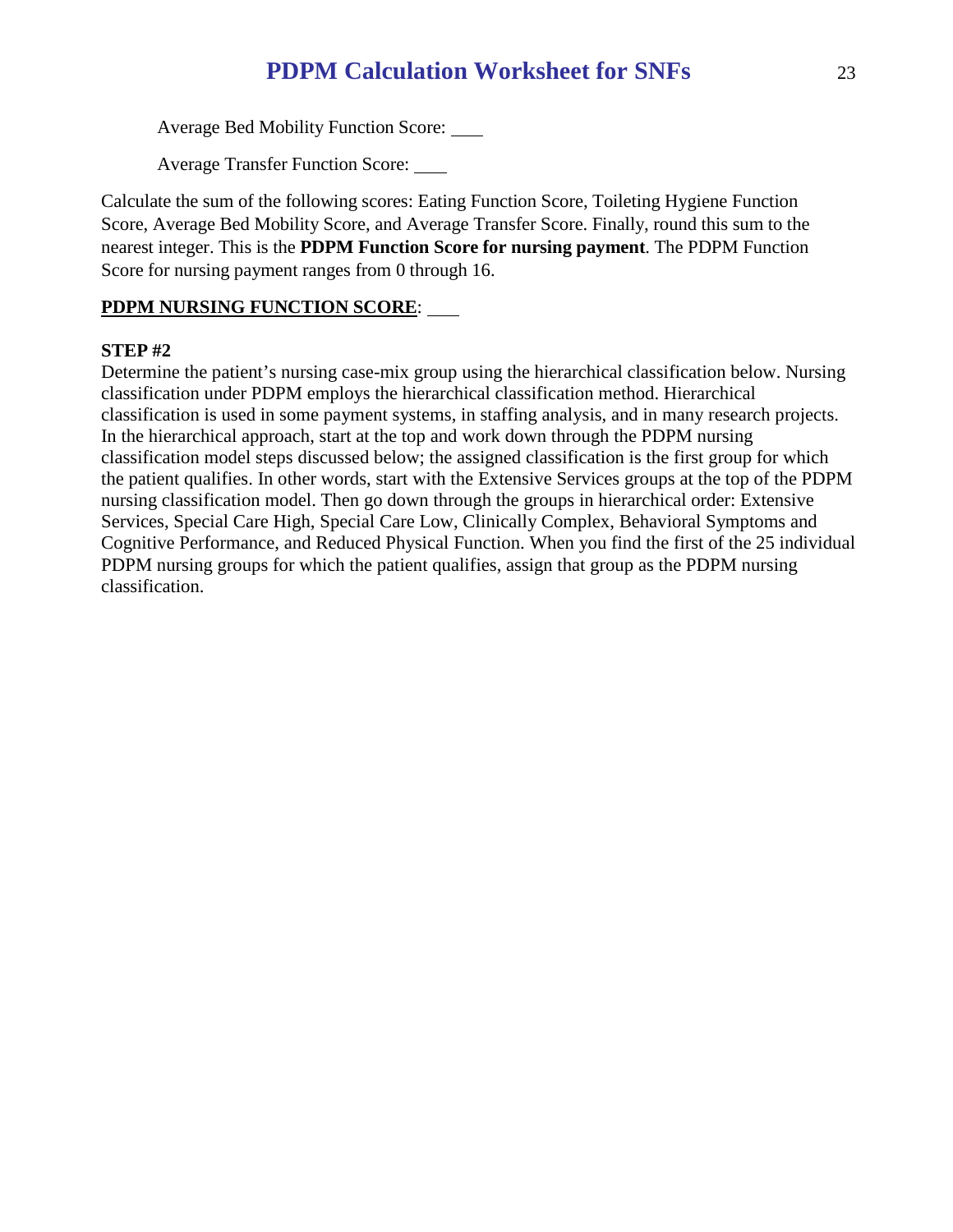# **CATEGORY: EXTENSIVE SERVICES**

The classification groups in this category are based on various services provided. Use the following instructions to begin the calculation:

#### **STEP # 1**

Determine whether the patient is coded for **one** of the following treatments or services:

| O0100E2 | Tracheostomy care while a patient        |
|---------|------------------------------------------|
| O0100F2 | Ventilator or respirator while a patient |
| O0100M2 | Isolation or quarantine for active       |
|         | infectious disease while patient         |

**If the patient does not receive one of these treatments or services, skip to the Special Care High Category now.**

#### **STEP # 2**

If at least **one** of these treatments or services is coded and the patient has a total PDPM Nursing Function Score of 14 or less, he/she classifies in the Extensive Services category. **Move to Step #3. If the patient's PDPM Nursing Function Score is 15 or 16, s/he classifies as Clinically Complex.** S**kip to the Clinically Complex Category, Step #2.**

#### **STEP # 3**

The patient classifies in the Extensive Services category according to the following chart:

| <b>Extensive Service Conditions</b>                        | <b>PDPM Nursing</b><br><b>Classification</b> |
|------------------------------------------------------------|----------------------------------------------|
| Tracheostomy care* and<br>ventilator/respirator*           | ES3                                          |
| Tracheostomy care* or<br>ventilator/respirator*            | ES <sub>2</sub>                              |
| Isolation or quarantine for active<br>infectious disease * |                                              |
| without tracheostomy care*                                 | ES1                                          |
| without ventilator/respirator*                             |                                              |

\*while a patient

#### **PDPM Nursing Classification:**

**If the patient does not classify in the Extensive Services Category, proceed to the Special Care High Category.**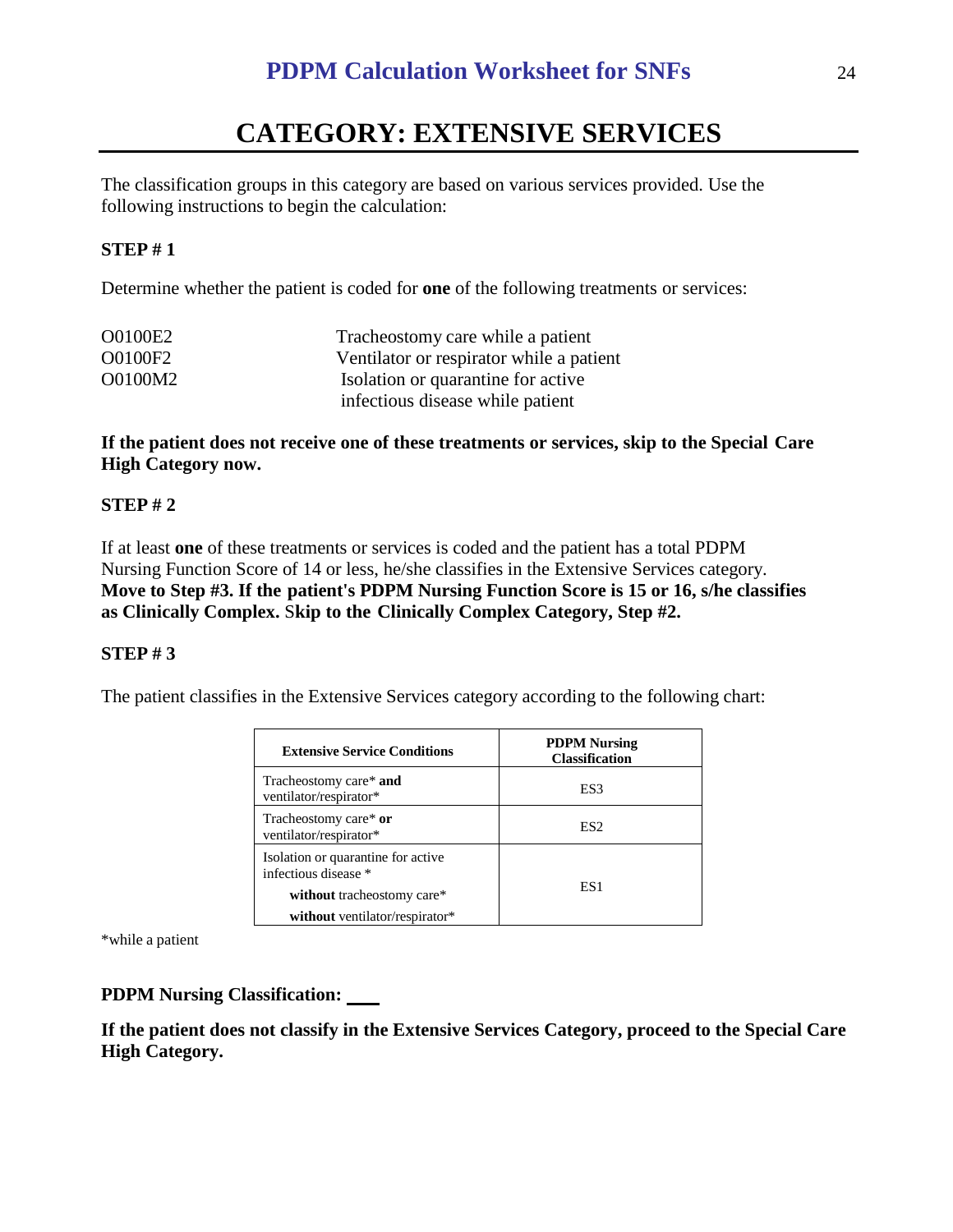# **CATEGORY: SPECIAL CARE HIGH**

The classification groups in this category are based on certain patient conditions or services. Use the following instructions:

# **STEP # 1**

Determine whether the patient is coded for **one** of the following conditions or services:

| B0100, Section GG items       | Comatose and completely dependent or activity did not occur at<br>admission (GG0130A1, GG0130C1, GG0170B1, GG0170C1,<br>GG0170D1, GG0170E1, and GG0170F1, all equal 01, 09, or<br>88) |
|-------------------------------|---------------------------------------------------------------------------------------------------------------------------------------------------------------------------------------|
| I2100                         | Septicemia                                                                                                                                                                            |
| I2900, N0350A, B              | Diabetes with <b>both</b> of the following:<br>Insulin injections (N0350A) for all 7 days<br>Insulin order changes on 2 or more days (N0350B)                                         |
| 15100, Nursing Function Score | Quadriplegia with Nursing Function Score $\leq 11$                                                                                                                                    |
| I6200, J1100C                 | Chronic obstructive pulmonary disease and shortness of breath<br>when lying flat                                                                                                      |
| J1550A, others                | Fever and one of the following;<br>I2000 Pneumonia<br>J1550B Vomiting<br>K0300 Weight loss $(1 \text{ or } 2)$<br>K0510B1 or K0510B2 Feeding tube*                                    |
| K0510A1 or K0510A2            | Parenteral/IV feedings                                                                                                                                                                |
| O0400D2                       | Respiratory therapy for all 7 days                                                                                                                                                    |

\*Tube feeding classification requirements:

(1) K0710A3 is 51% or more of total calories OR

(2) K0710A3 is 26% to 50% of total calories and K0710B3 is 501 cc or more per day fluid enteral intake in the last 7 days.

## **If the patient does not have one of these conditions, skip to the Special Care Low Category now.**

## **STEP # 2**

If at least **one** of the special care conditions above is coded and the patient has a total PDPM Nursing Function Score of 14 or less, he or she classifies as Special Care High. **Move to Step #3. If the patient's PDPM Nursing Function Score is 15 or 16, he or she classifies as Clinically Complex.** S**kip to the Clinically Complex Category, Step #2.**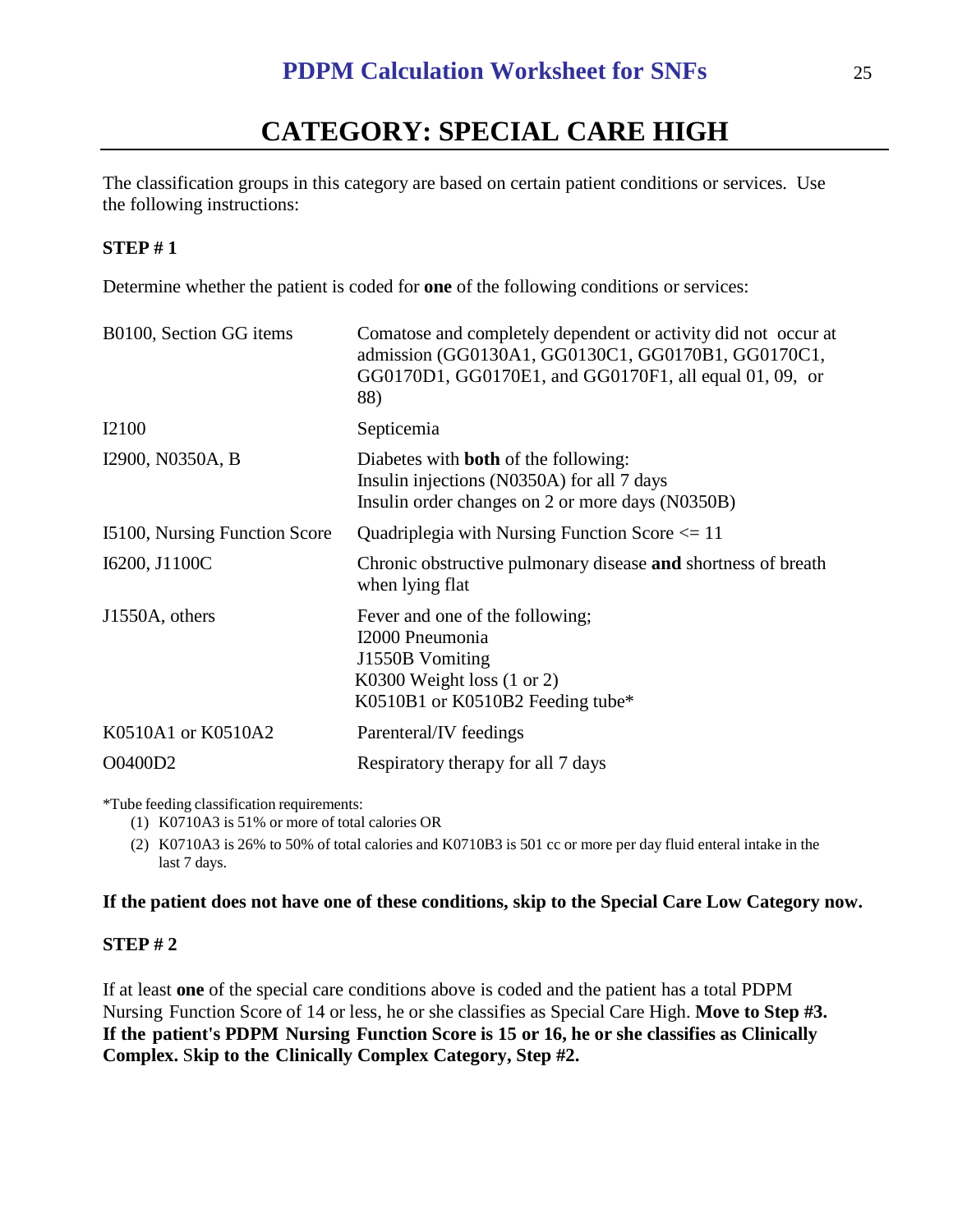# **STEP # 3**

Evaluate for depression. Signs and symptoms of depression are used as a third-level split for the Special Care High category. Patients with signs and symptoms of depression are identified by the Patient Mood Interview (PHQ-9©) or the Staff Assessment of Patient Mood

(PHQ-9-OV<sup> $\odot$ </sup>). Instructions for completing the PHQ-9 $\odot$  are in Chapter 3, Section D. Refer to Appendix E for cases in which the PHQ-9<sup> $\degree$ </sup> or (PHQ-9-OV<sup> $\degree$ </sup>) is complete but all questions are not answered. The following items comprise the PHQ-9©:

| <b>Patient</b> | <b>Staff</b>  | <b>Description</b>                                                                                                                                                             |
|----------------|---------------|--------------------------------------------------------------------------------------------------------------------------------------------------------------------------------|
| <b>D0200A</b>  | <b>D0500A</b> | Little interest or pleasure in doing things                                                                                                                                    |
| <b>D0200B</b>  | <b>D0500B</b> | Feeling down, depressed, or hopeless                                                                                                                                           |
| <b>D0200C</b>  | D0500C        | Trouble falling or staying asleep, sleeping too much                                                                                                                           |
| D0200D         | <b>D0500D</b> | Feeling tired or having little energy                                                                                                                                          |
| <b>D0200E</b>  | <b>D0500E</b> | Poor appetite or overeating                                                                                                                                                    |
| D0200F         | <b>D0500F</b> | Feeling bad about yourself- or that you are a failure or have let yourself<br>down or your family down                                                                         |
| D0200G         | D0500G        | Trouble concentrating on things, such as reading the newspaper or<br>watching television                                                                                       |
| D0200H         | D0500H        | Moving or speaking so slowly that other people could have noticed. Or<br>the opposite - being so fidgety or restless that you have been moving<br>around a lot more than usual |
| D0200I         | D0500I        | Thoughts that you would be better off dead, or of hurting yourself in<br>some way                                                                                              |
|                | D0500J        | Being short-tempered, easily annoyed                                                                                                                                           |

These items are used to calculate a Total Severity Score for the patient interview at Item D0300 and for the staff assessment at Item D0600. The patient qualifies as depressed for PDPM classification in either of the two following cases:

The D0300 Total Severity Score is greater than or equal to 10 but not 99, **or**

The D0600 Total Severity Score is greater than or equal to 10.

## **Patient Qualifies as Depressed Yes No**

#### **STEP # 4**

## **Select the Special Care High classification based on the PDPM Nursing Function Score and the presence or absence of depression according to this table:**

| <b>Nursing Function Score</b> | Depressed? | <b>PDPM Nursing Classification</b> |
|-------------------------------|------------|------------------------------------|
| 0-5                           | Yes        | HDE <sub>2</sub>                   |
| 0-5                           | No         | HDE1                               |
| $6-14$                        | Yes        | HBC <sub>2</sub>                   |
| 6-14                          | No         | HBC1                               |

**PDPM Nursing Classification:**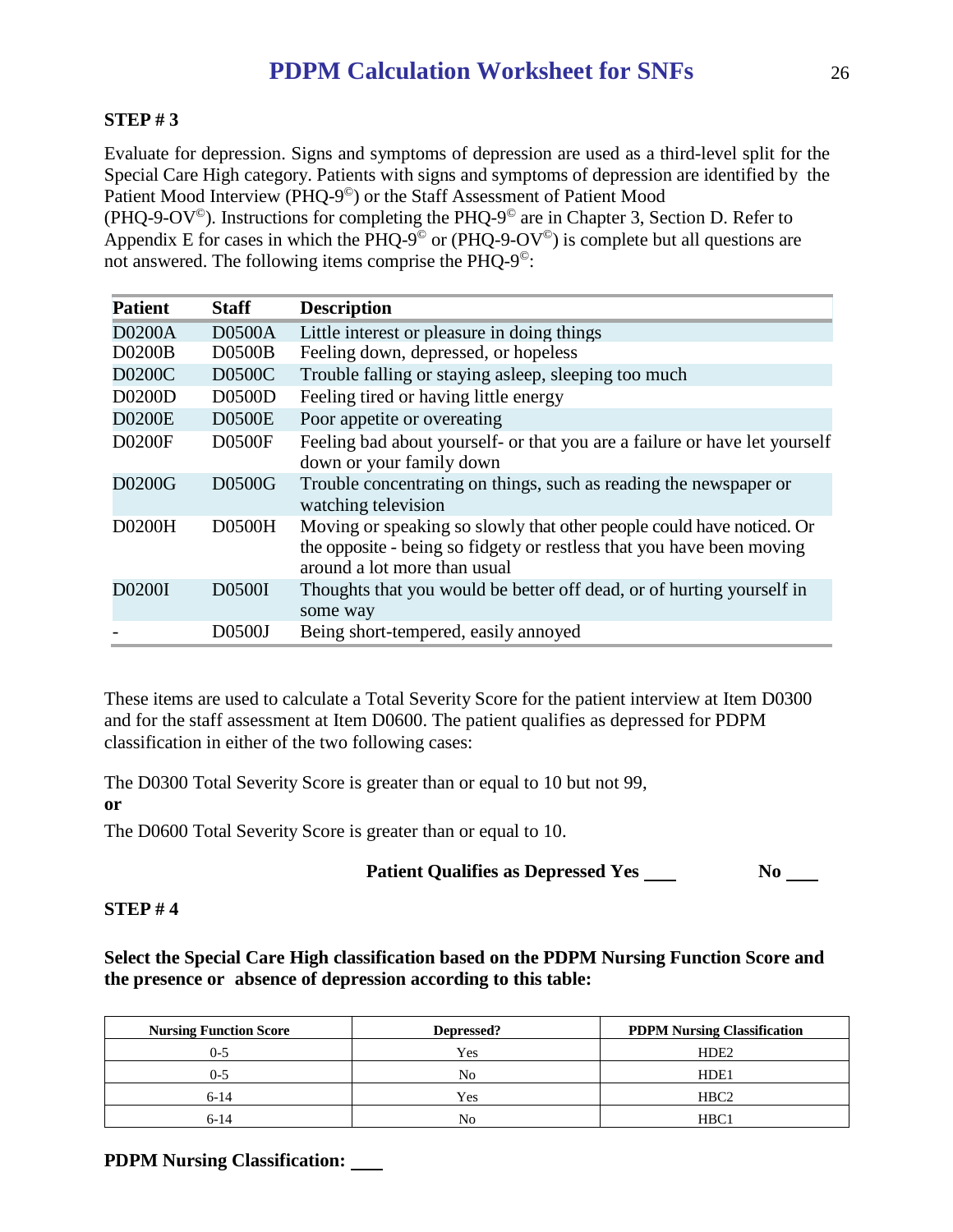# **CATEGORY: SPECIAL CARE LOW**

The classification groups in this category are based on certain patient conditions or services. Use the following instructions:

#### **STEP # 1**

Determine whether the patient is coded for **one** of the following conditions or services:

| 14400, Nursing Function Score | Cerebral palsy, with Nursing Function Score $\leq 11$                                                         |
|-------------------------------|---------------------------------------------------------------------------------------------------------------|
| 15200, Nursing Function Score | Multiple sclerosis, with Nursing Function Score $\leq 11$                                                     |
| 15300, Nursing Function Score | Parkinson's disease, with Nursing Function Score <= 11                                                        |
| I6300, O0100C2                | Respiratory failure and oxygen therapy while a patient                                                        |
| K0510B1 or K0510B2            | Feeding tube*                                                                                                 |
| M0300B1                       | Two or more stage 2 pressure ulcers with two or more selected<br>skin treatments**                            |
| M0300C1, D1, F1               | Any stage 3 or 4 pressure ulcer with two or more selected skin<br>treatments**                                |
| M1030                         | Two or more venous/arterial ulcers with two or more selected<br>skin treatments**                             |
| M0300B1, M1030                | 1 stage 2 pressure ulcer and 1 venous/arterial ulcer with 2 or more<br>selected skin treatments**             |
| M1040A, B, C; M1200I          | Foot infection, diabetic foot ulcer or other open lesion of foot<br>with application of dressings to the feet |
| O0100B2                       | Radiation treatment while a patient                                                                           |
| O0100J2                       | Dialysis treatment while a patient                                                                            |

\*Tube feeding classification requirements:

- (1) K0710A3 is 51% or more of total calories OR
- (2) K0710A3 is 26% to 50% of total calories and K0710B3 is 501 cc or more per day fluid enteral intake in the last 7 days.

\*\*Selected skin treatments:

M1200A, B Pressure relieving chair and/or bed

M1200CTurning/repositioning

M1200D Nutrition or hydration intervention

M1200E Pressure ulcer care

M1200G Application of dressings (not to feet)

M1200H Application of ointments (not to feet)

#Count as one treatment even if both provided

#### **If the patient does not have one of these conditions, skip to the Clinically Complex Category now.**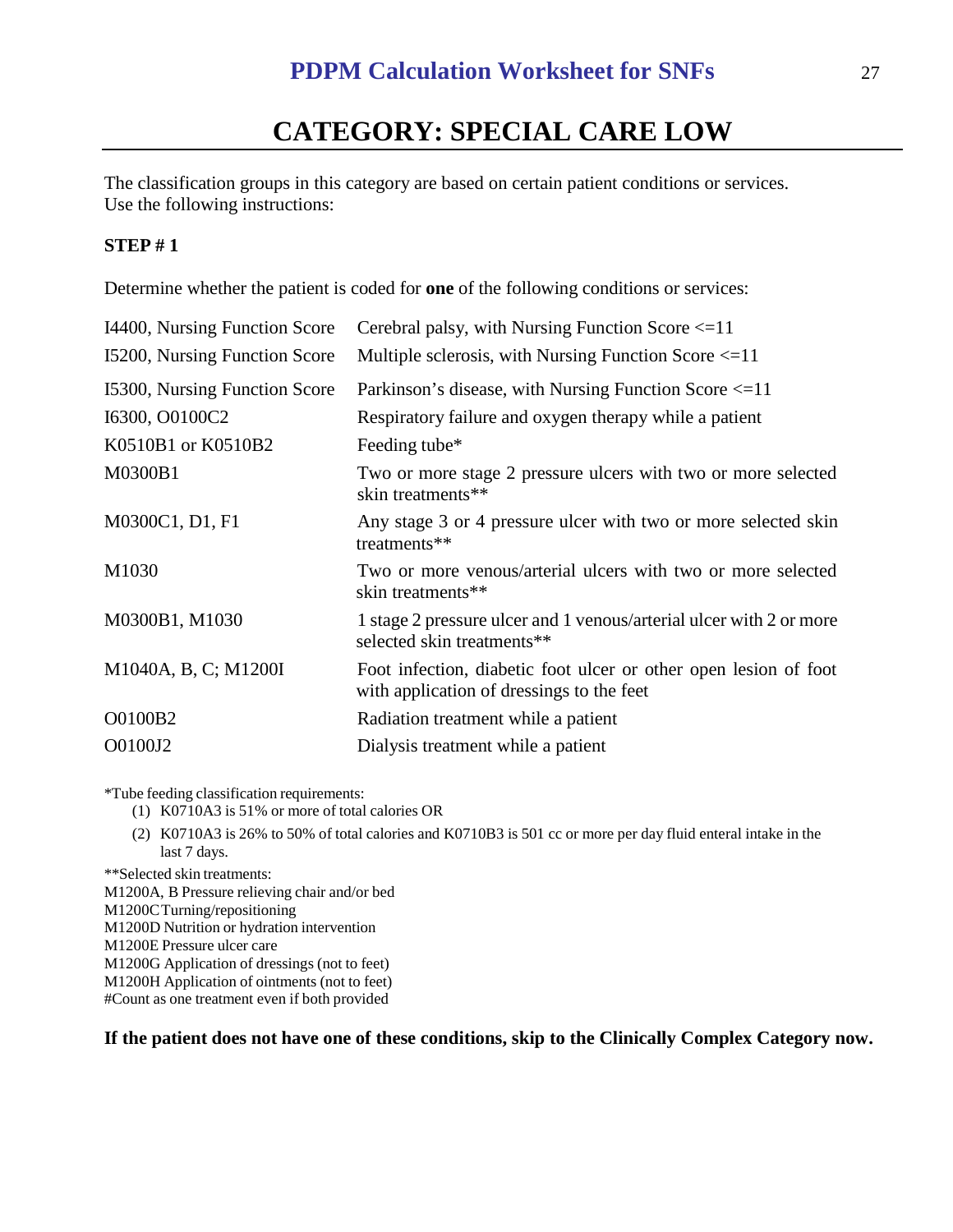# **STEP # 2**

If at least **one** of the special care conditions above is coded and the patient has a total PDPM Nursing Function Score of 14 or less, he or she classifies as Special Care Low. **Move to Step #3. If the patient's PDPM Nursing Function Score is 15 or 16, he or she classifies as Clinically Complex.** S**kip to the Clinically Complex Category, Step #2.**

### **STEP # 3**

Evaluate for depression. Signs and symptoms of depression are used as a third-level split for the Special Care Low category. Patients with signs and symptoms of depression are identified by the Patient Mood Interview (PHQ-9<sup>o</sup>) or the Staff Assessment of Patient Mood (PHQ-9-OV<sup>o</sup>). Instructions for completing the PHQ-9© are in Chapter 3, Section D. Refer to Appendix E for cases in which the PHQ-9<sup> $\degree$ </sup> or (PHQ-9- $\rm O$ V $\degree$ ) is complete but all questions are not answered. The following items comprise the PHQ-9©:

| <b>Patient</b> | <b>Staff</b>  | <b>Description</b>                                                                                                                                                             |
|----------------|---------------|--------------------------------------------------------------------------------------------------------------------------------------------------------------------------------|
| <b>D0200A</b>  | <b>D0500A</b> | Little interest or pleasure in doing things                                                                                                                                    |
| <b>D0200B</b>  | <b>D0500B</b> | Feeling down, depressed, or hopeless                                                                                                                                           |
| D0200C         | D0500C        | Trouble falling or staying asleep, sleeping too much                                                                                                                           |
| D0200D         | <b>D0500D</b> | Feeling tired or having little energy                                                                                                                                          |
| <b>D0200E</b>  | <b>D0500E</b> | Poor appetite or overeating                                                                                                                                                    |
| D0200F         | <b>D0500F</b> | Feeling bad about yourself- or that you are a failure or have let yourself<br>down or your family down                                                                         |
| D0200G         | D0500G        | Trouble concentrating on things, such as reading the newspaper or<br>watching television                                                                                       |
| D0200H         | <b>D0500H</b> | Moving or speaking so slowly that other people could have noticed. Or<br>the opposite - being so fidgety or restless that you have been moving<br>around a lot more than usual |
| D0200I         | D0500I        | Thoughts that you would be better off dead, or of hurting yourself in<br>some way                                                                                              |
|                | D0500J        | Being short-tempered, easily annoyed                                                                                                                                           |

These items are used to calculate a Total Severity Score for the patient interview at Item D0300 and for the staff assessment at Item D0600. The patient qualifies as depressed for PDPM classification in either of the two following cases:

The D0300 Total Severity Score is greater than or equal to 10 but not 99,

**or**

The D0600 Total Severity Score is greater than or equal to 10.

**Patient Qualifies as Depressed Yes No No Ref.**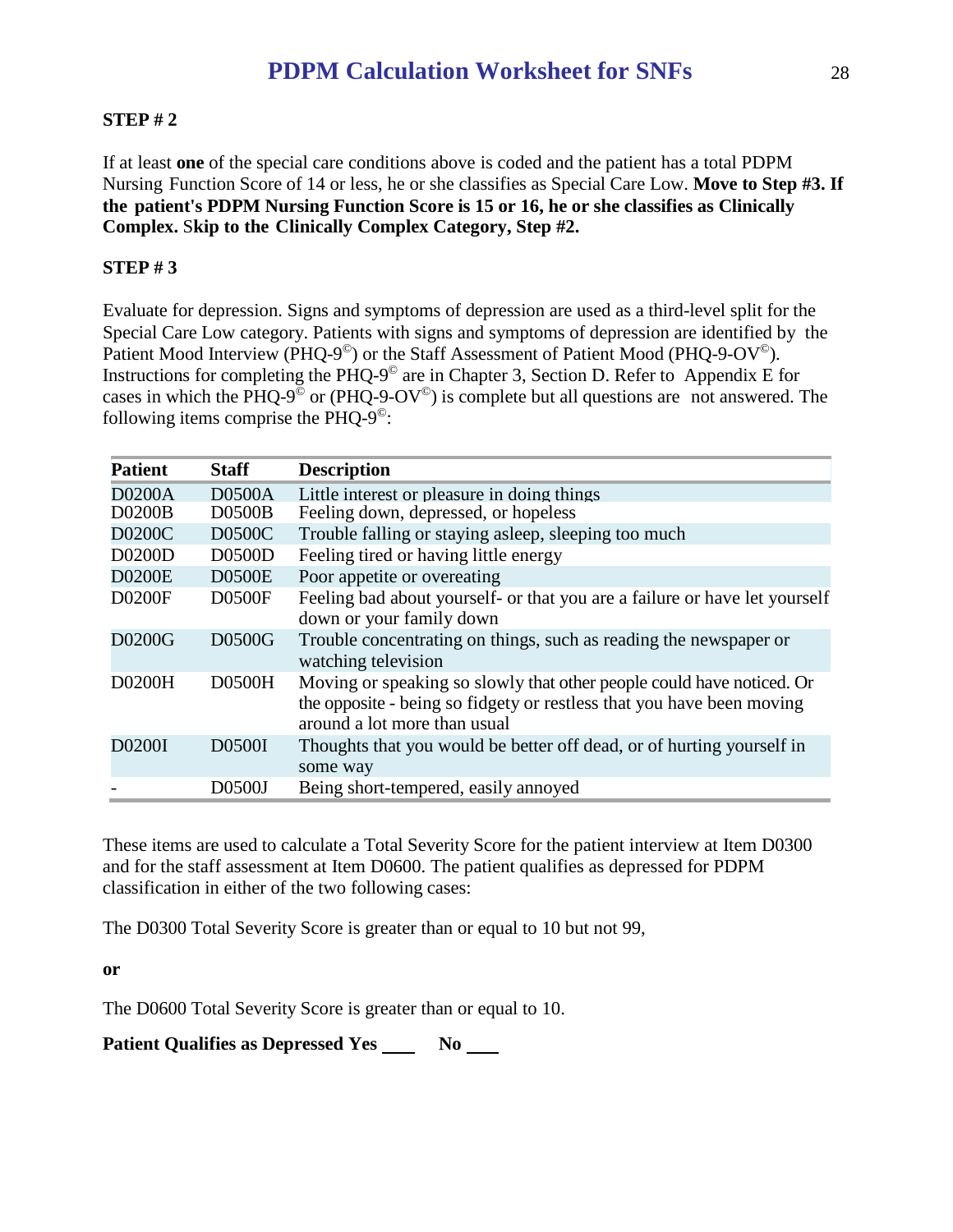#### **STEP # 4**

### **Select the Special Care Low classification based on the PDPM Nursing Function Score and the presence or absence of depression according to this table:**

| <b>Nursing Function Score</b> | Depressed? | <b>PDPM Nursing Classification</b> |
|-------------------------------|------------|------------------------------------|
| ()-5                          | Yes        | LDE <sub>2</sub>                   |
| ()-5                          | No         | LDE1                               |
| $6 - 14$                      | Yes        | LBC <sub>2</sub>                   |
| 6-14                          | No         | LBC.                               |

**PDPM Nursing Classification:**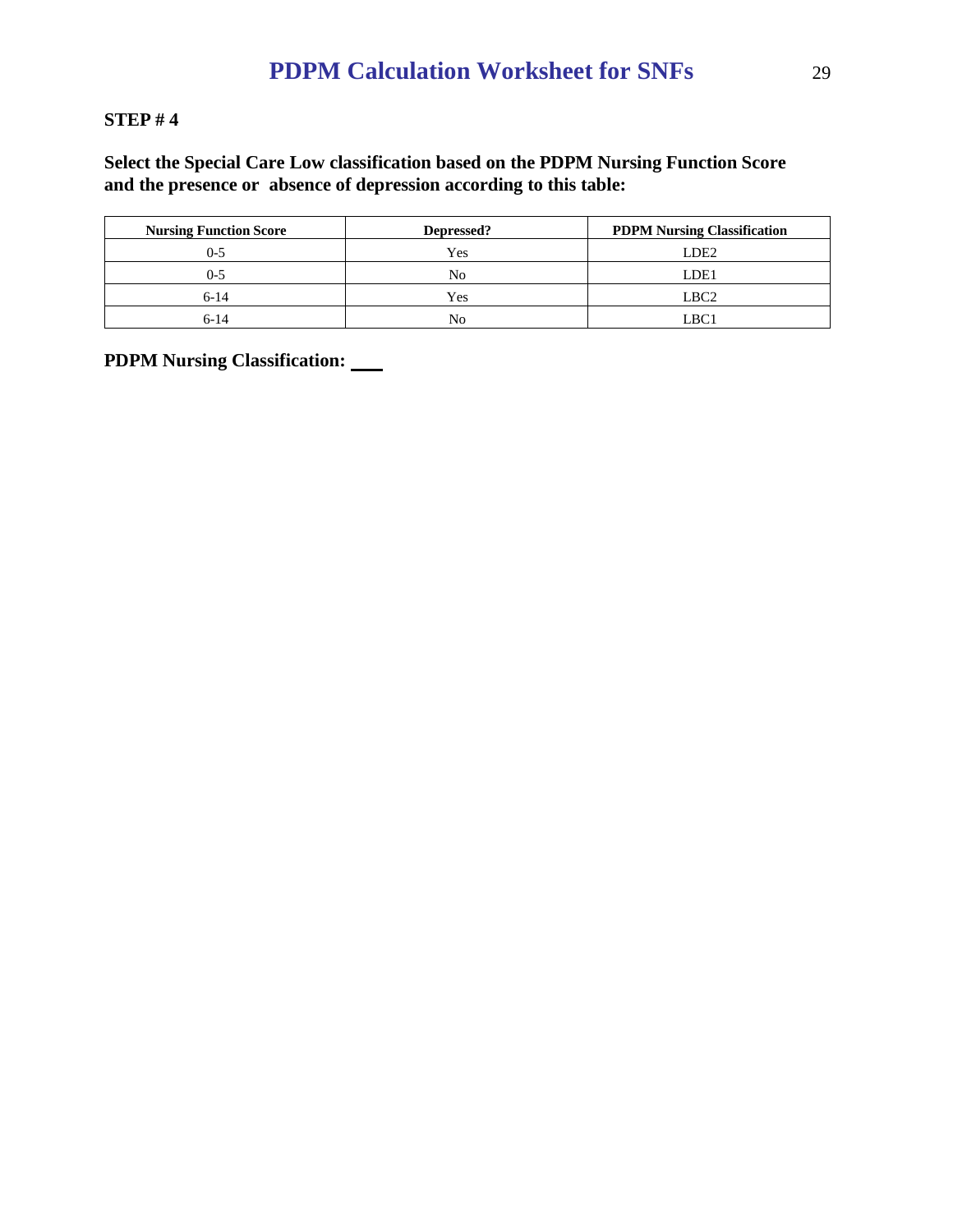# **CATEGORY: CLINICALLY COMPLEX**

The classification groups in this category are based on certain patient conditions or services. Use the following instructions:

### **STEP # 1**

Determine whether the patient is coded for **one** of the following conditions or services:

| <b>MDS</b> Item               | <b>Condition or Service</b>                                               |
|-------------------------------|---------------------------------------------------------------------------|
| <b>I2000</b>                  | Pneumonia                                                                 |
| 14900, Nursing Function Score | Hemiplegia/hemiparesis with Nursing Function Score $\leq 11$              |
| M1040D,E                      | Open lesions (other than ulcers, rashes, and cuts) with any selected skin |
|                               | treatment* or surgical wounds                                             |
| M1040F                        | <b>Burns</b>                                                              |
| O0100A2                       | Chemotherapy while a patient                                              |
| O0100C2                       | Oxygen Therapy while a patient                                            |
| O0100H2                       | IV Medications while a patient                                            |
| O0100I2                       | Transfusions while a patient                                              |

*Table 14: Clinically Complex Conditions or Services*

\*Selected SkinTreatments: M1200F Surgical wound care, M1200G Application of nonsurgical dressing (other than to feet), M1200H Application of ointments/medications (other than to feet)

#### **If the patient does not have one of these conditions, skip to the Behavioral Symptoms and Cognitive Performance Category now.**

#### **STEP # 2**

Evaluate for depression. Signs and symptoms of depression are used as a third-level split for the Clinically Complex category. Patients with signs and symptoms of depression are identified by the Patient Mood Interview (PHQ-9©) or the Staff Assessment of Patient Mood (PHQ-9-OV<sup> $\circ$ </sup>). Instructions for completing the PHQ-9<sup> $\circ$ </sup> are in Chapter 3, section D. Refer to Appendix E for cases in which the PHQ-9<sup> $\degree$ </sup> or (PHQ-9-OV $\degree$ ) is complete but all questions are not answered. The following items comprise the PHQ-9©:

| <b>Patient</b> | <b>Staff</b>  | <b>Description</b>                                                                                                                                                             |
|----------------|---------------|--------------------------------------------------------------------------------------------------------------------------------------------------------------------------------|
| <b>D0200A</b>  | <b>D0500A</b> | Little interest or pleasure in doing things                                                                                                                                    |
| D0200B         | <b>D0500B</b> | Feeling down, depressed, or hopeless                                                                                                                                           |
| D0200C         | D0500C        | Trouble falling or staying asleep, sleeping too much                                                                                                                           |
| D0200D         | <b>D0500D</b> | Feeling tired or having little energy                                                                                                                                          |
| <b>D0200E</b>  | <b>D0500E</b> | Poor appetite or overeating                                                                                                                                                    |
| <b>D0200F</b>  | <b>D0500F</b> | Feeling bad about yourself- or that you are a failure or have let yourself<br>down or your family down                                                                         |
| D0200G         | D0500G        | Trouble concentrating on things, such as reading the newspaper or<br>watching television                                                                                       |
| D0200H         | <b>D0500H</b> | Moving or speaking so slowly that other people could have noticed. Or<br>the opposite - being so fidgety or restless that you have been moving<br>around a lot more than usual |
| D0200I         | D0500I        | Thoughts that you would be better off dead, or of hurting yourself in<br>some way                                                                                              |
|                | D0500J        | Being short-tempered, easily annoyed                                                                                                                                           |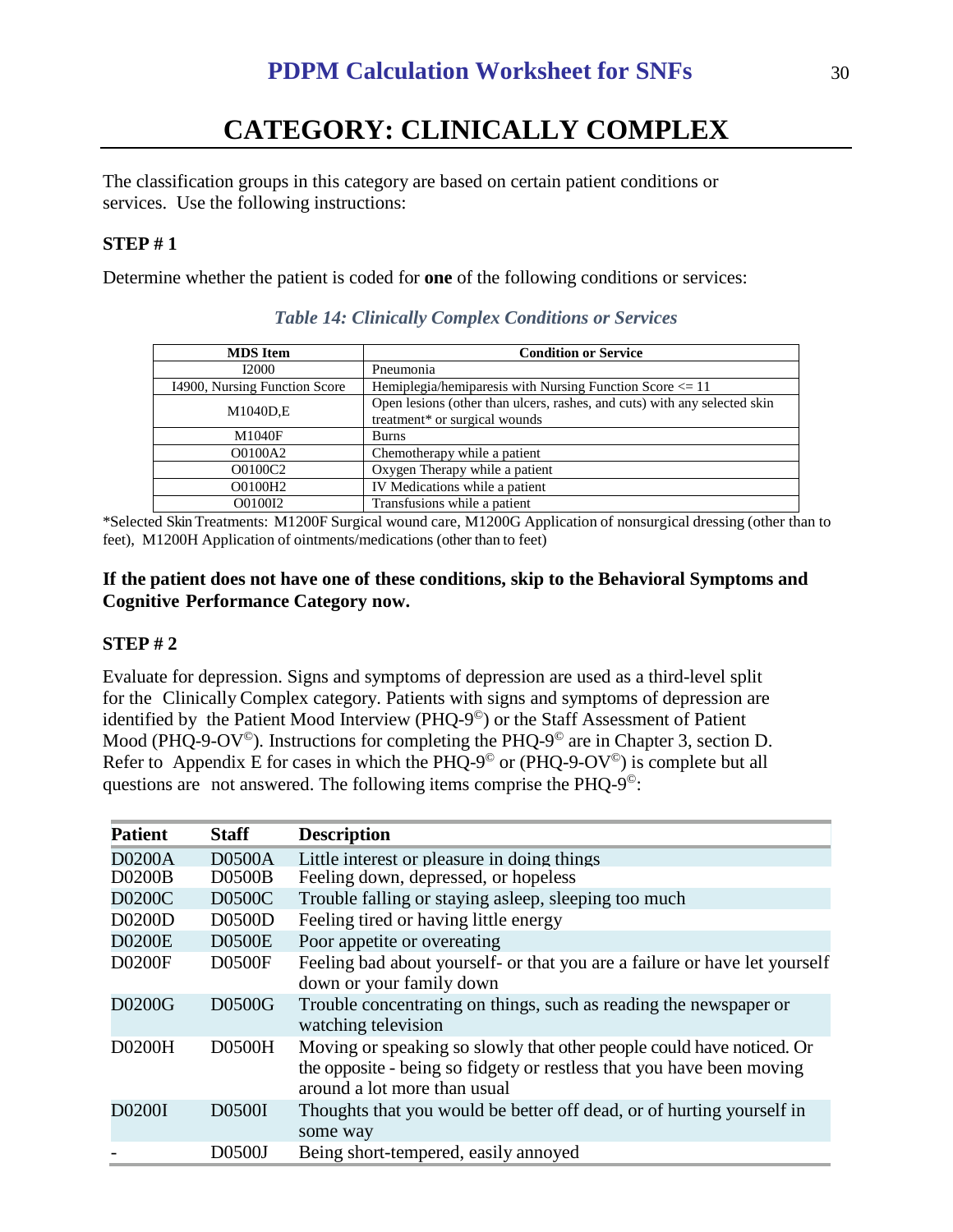These items are used to calculate a Total Severity Score for the patient interview at Item D0300 and for the staff assessment at Item D0600. A higher Total Severity Score is associated with more symptoms of depression. For the patient interview, a Total Severity Score of 99 indicates that the interview was not successful.

The patient qualifies as depressed for PDPM classification in either of the two following cases:

The D0300 Total Severity Score is greater than or equal to 10 but not 99,

**or**

The D0600 Total Severity Score is greater than or equal to 10.

**Patient Qualifies as Depressed Yes** No

**STEP # 3**

**Select the Clinically Complex classification based on the PDPM Nursing Function Score and the presence or absence of depression according to this table:**

| <b>Nursing Function Score</b> | Depressed? | <b>PDPM Nursing Classification</b> |
|-------------------------------|------------|------------------------------------|
| $0 - 5$                       | Yes        | CDE <sub>2</sub>                   |
| $0 - 5$                       | No         | CDE1                               |
| $6-14$                        | Yes        | CBC <sub>2</sub>                   |
| $15-16$                       | Yes        | CA2                                |
| $6-14$                        | No         | CBC <sub>1</sub>                   |
| 15-16                         | No         | CA1                                |

**PDPM Nursing Classification:**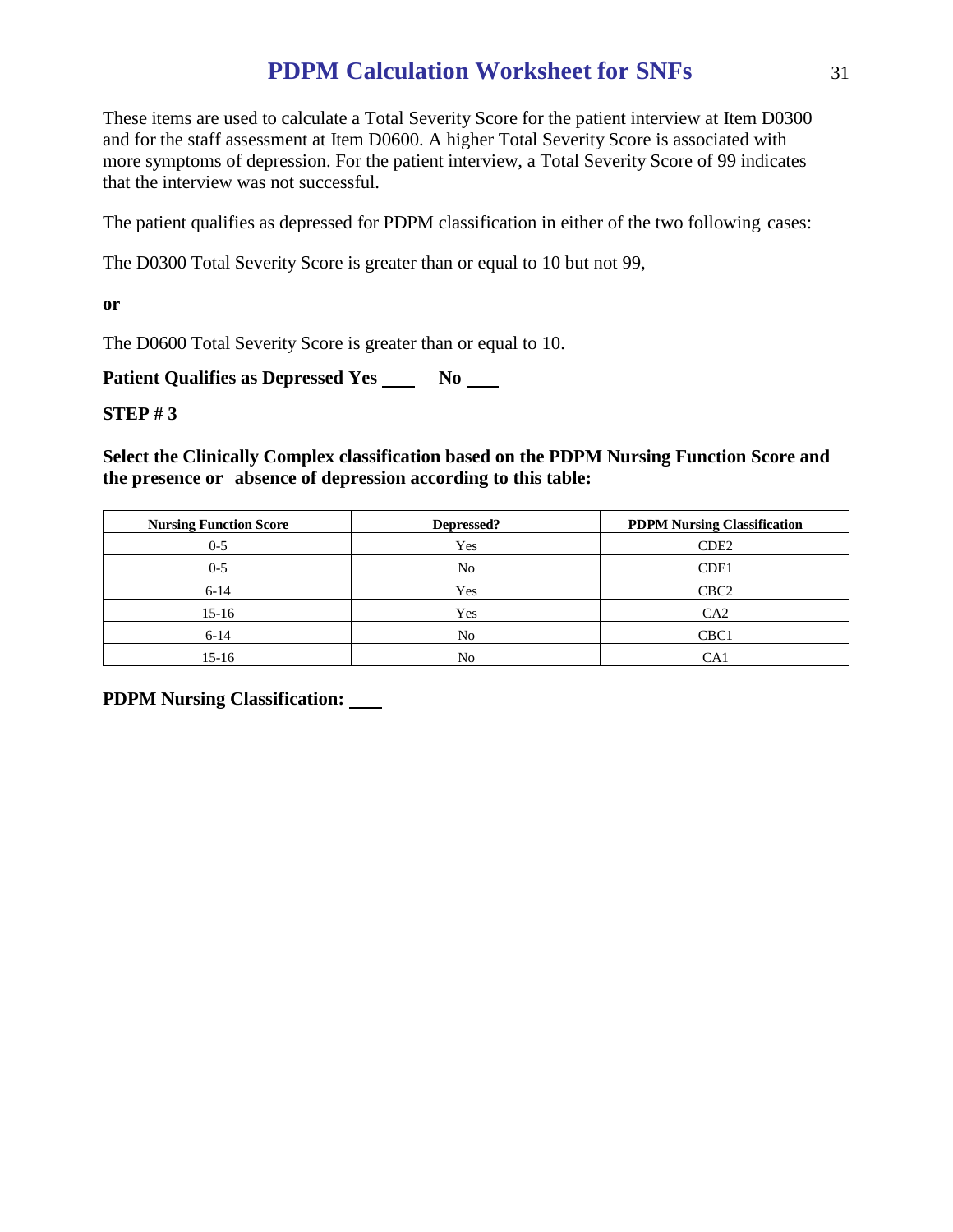# **CATEGORY: BEHAVIORAL SYMPTOMS AND COGNITIVE PERFORMANCE**

Classification in this category is based on the presence of certain behavioral symptoms or the patient's cognitive performance. Use the following instructions:

# **STEP # 1**

Determine the patient's PDPM Nursing Function Score. If the patient's PDPM Nursing Function Score is 11 or greater, go to Step #2.

**If the PDPM Nursing Function Score is less than 11, skip to the Reduced Physical Function Category now.** 

## **STEP # 2**

**If the patient interview using the Brief Interview for Mental Status (BIMS) was not conducted (indicated by a value of "0" for Item C0100), skip the remainder of this step and proceed to Step #3 to check staff assessment for cognitive impairment.**

Determine the patient's cognitive status based on patient interview using the BIMS. Instructions for completing the BIMS are in Chapter 3, Section C. The BIMS items involve the following:

| C0200 | Repetition of three words |
|-------|---------------------------|
| C0300 | Temporal orientation      |
| C0400 | Recall                    |

Item C0500 provides a BIMS Summary Score for these items and indicates the patient's cognitive performance, with a score of 15 indicating the best cognitive performance and 0 indicating the worst performance. If the patient interview is not successful, then the BIMS Summary Score will equal 99.

**If the patient's Summary Score is less than or equal to 9, he or she classifies in the Behavioral Symptoms and Cognitive Performance category. Skip to Step #5**.

**If the patient's Summary Score is greater than 9 but not 99, proceed to Step #4 to check behavioral symptoms.**

**If the patient's Summary Score is 99 (patient interview not successful) or the Summary Score is blank (patient interview not attempted and skipped) or the Summary Score has a dash value (not assessed), proceed to Step #3 to check staff assessment for cognitive impairment.**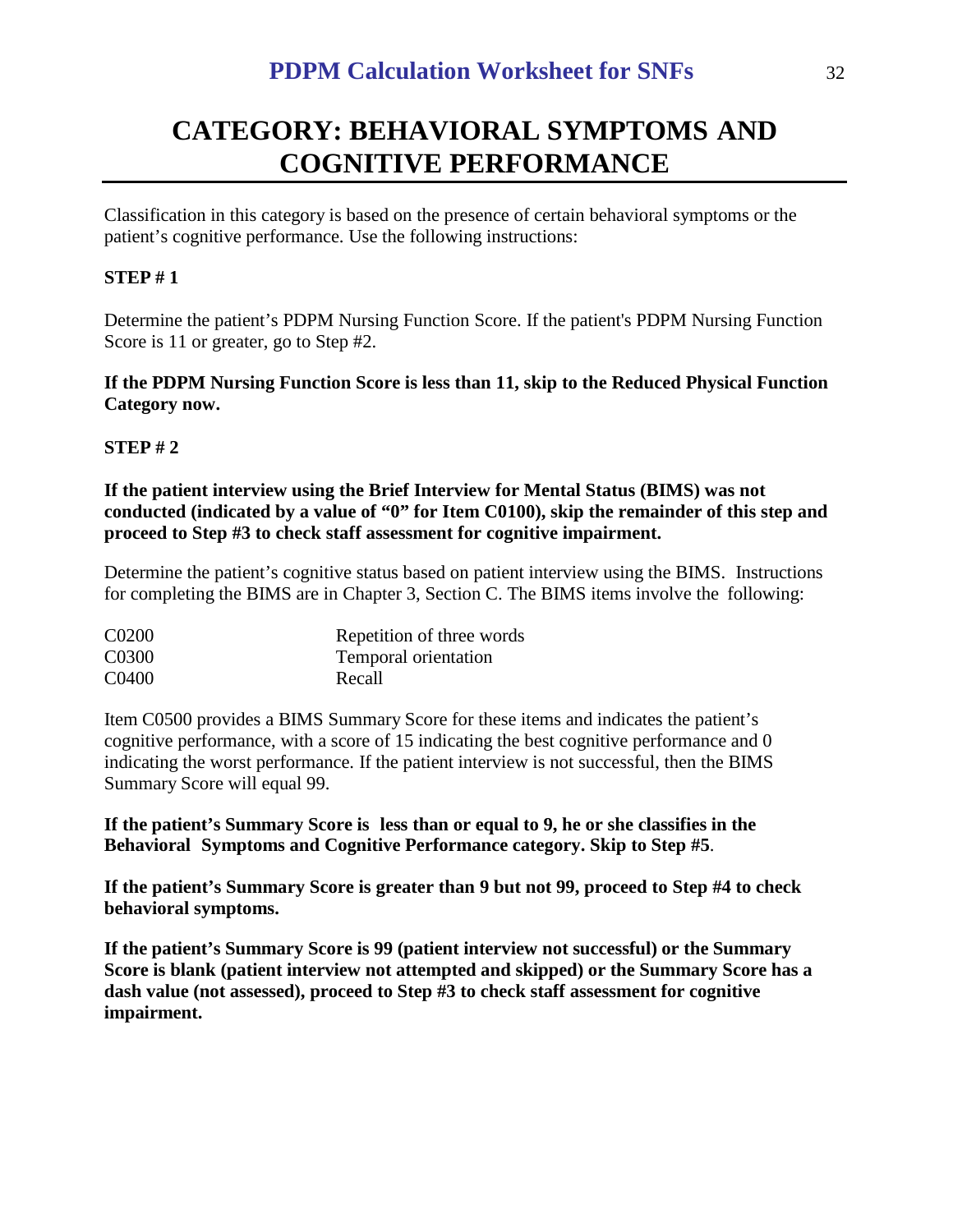#### **STEP # 3**

Determine the patient's cognitive status based on the staff assessment rather than on patient interview.

Check if **one** of the three following conditions exists:

| 1. B0100                    | Coma ( $B0100 = 1$ ) and completely dependent or activity did<br>not occur at admission (GG0130A1, GG0130C1, GG0170B1,<br>GG0170C1, GG0170D1, GG0170E1, and GG0170F1 all equal<br>$(01, 09, \text{ or } 88)$                                                                                                                                                                                                                                                                                      |
|-----------------------------|---------------------------------------------------------------------------------------------------------------------------------------------------------------------------------------------------------------------------------------------------------------------------------------------------------------------------------------------------------------------------------------------------------------------------------------------------------------------------------------------------|
| <b>2.</b> C <sub>1000</sub> | Severely impaired cognitive skills for daily decision making<br>$(C1000 = 3)$                                                                                                                                                                                                                                                                                                                                                                                                                     |
| 3. B0700, C0700, C1000      | Two or more of the following impairment indicators are present:<br>$B0700 > 0$ Usually, sometimes, or rarely/never<br>understood<br>$C0700 = 1$ Short-term memory problem<br>$C1000 > 0$ Impaired cognitive skills for daily<br>decision making<br>and<br>One or more of the following severe impairment indicators are<br>present:<br>$B0700 \ge 2$ Sometimes or rarely/never makes self understood<br>$C1000 = 2$ Moderately or severely impaired cognitive skills for<br>daily decision making |

**If the patient meets one of the three above conditions, then he or she classifies in Behavioral Symptoms and Cognitive Performance. Skip to Step #5. If he or she does not meet any of the three conditions, proceed to Step #4.**

#### **STEP # 4**

Determine whether the patient presents with **one** of the following behavioral symptoms:

| E0100A        | Hallucinations                                                |
|---------------|---------------------------------------------------------------|
| <b>E0100B</b> | <b>Delusions</b>                                              |
| E0200A        | Physical behavioral symptoms directed toward others (2 or 3)  |
| <b>E0200B</b> | Verbal behavioral symptoms directed toward others (2 or 3)    |
| E0200C        | Other behavioral symptoms not directed toward others (2 or 3) |
| E0800         | Rejection of care $(2 \text{ or } 3)$                         |
| E0900         | Wandering $(2 \text{ or } 3)$                                 |

**If the patient presents with one of the symptoms above, then he or she classifies in Behavioral Symptoms and Cognitive Performance. Proceed to Step #5. If he or she does not present with behavioral symptoms, skip to the Reduced Physical Function Category.**

#### **STEP # 5**

**Determine Restorative Nursing Count**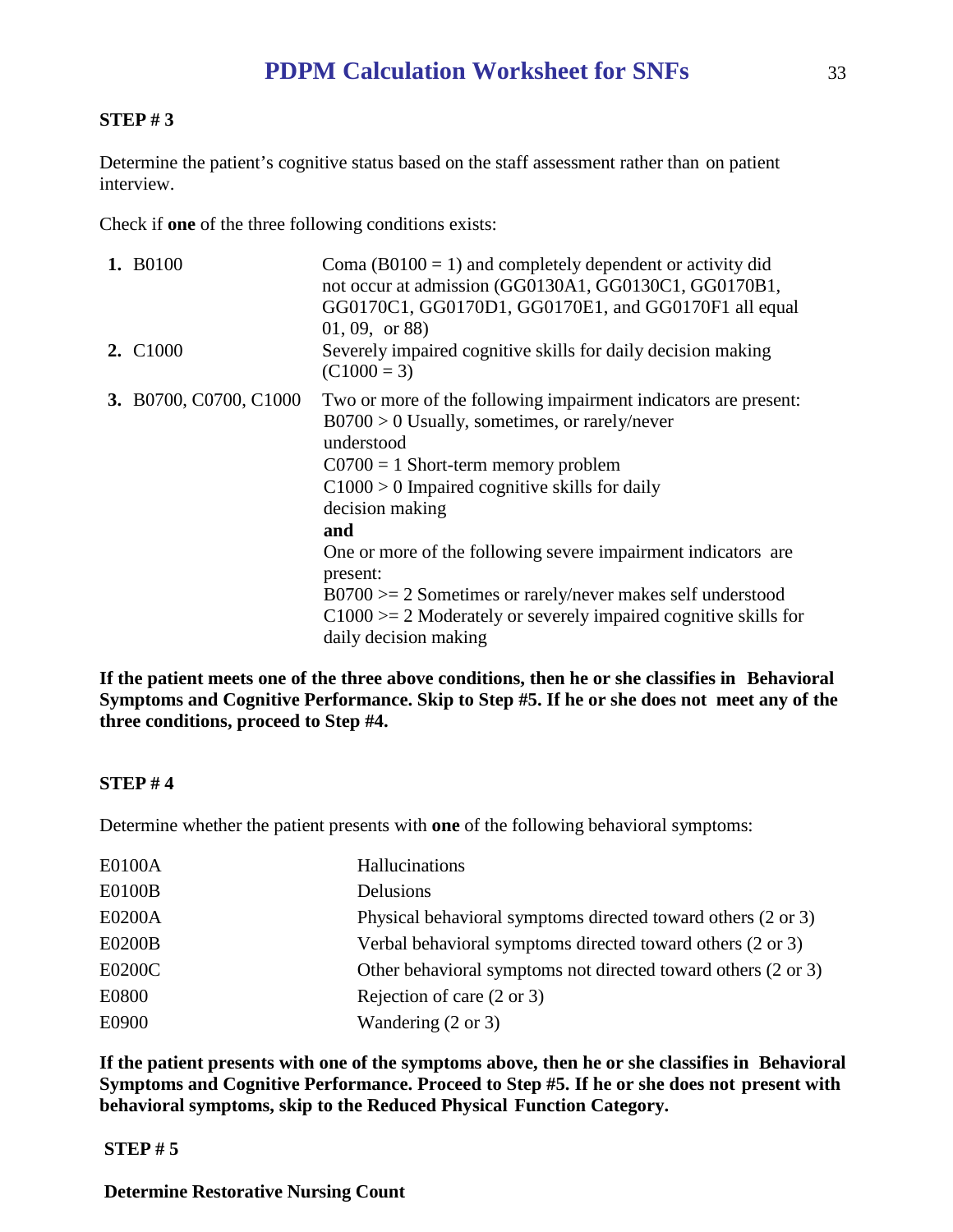Count the number of the following services provided for 15 or more minutes a day for 6 or more of the last 7 days:

| H0200C, H0500** | Urinary toileting program and/or bowel toileting program |
|-----------------|----------------------------------------------------------|
| O0500A, B**     | Passive and/or active range of motion                    |
| <b>O0500C</b>   | Splint or brace assistance                               |
| O0500D, F**     | Bed mobility and/or walking training                     |
| <b>O0500E</b>   | Transfer training                                        |
| O0500G          | Dressing and/or grooming training                        |
| <b>O0500H</b>   | Eating and/or swallowing training                        |
| O0500I          | Amputation/prostheses care                               |
| O0500J          | Communication training                                   |

\*\*Count as one service even if both provided

# **Restorative Nursing Count**

#### **STEP # 6**

**Select the final PDPM Classification by using the total PDPM Nursing Function Score and the Restorative Nursing Count.**

| <b>Nursing Function Score</b> | <b>Restorative Nursing</b> | <b>PDPM Nursing Classification</b> |
|-------------------------------|----------------------------|------------------------------------|
| 11-16                         | 2 or more                  | BAB <sub>2</sub>                   |
| 1-16                          | $0$ or                     | BAB1                               |

**PDPM Nursing Classification:**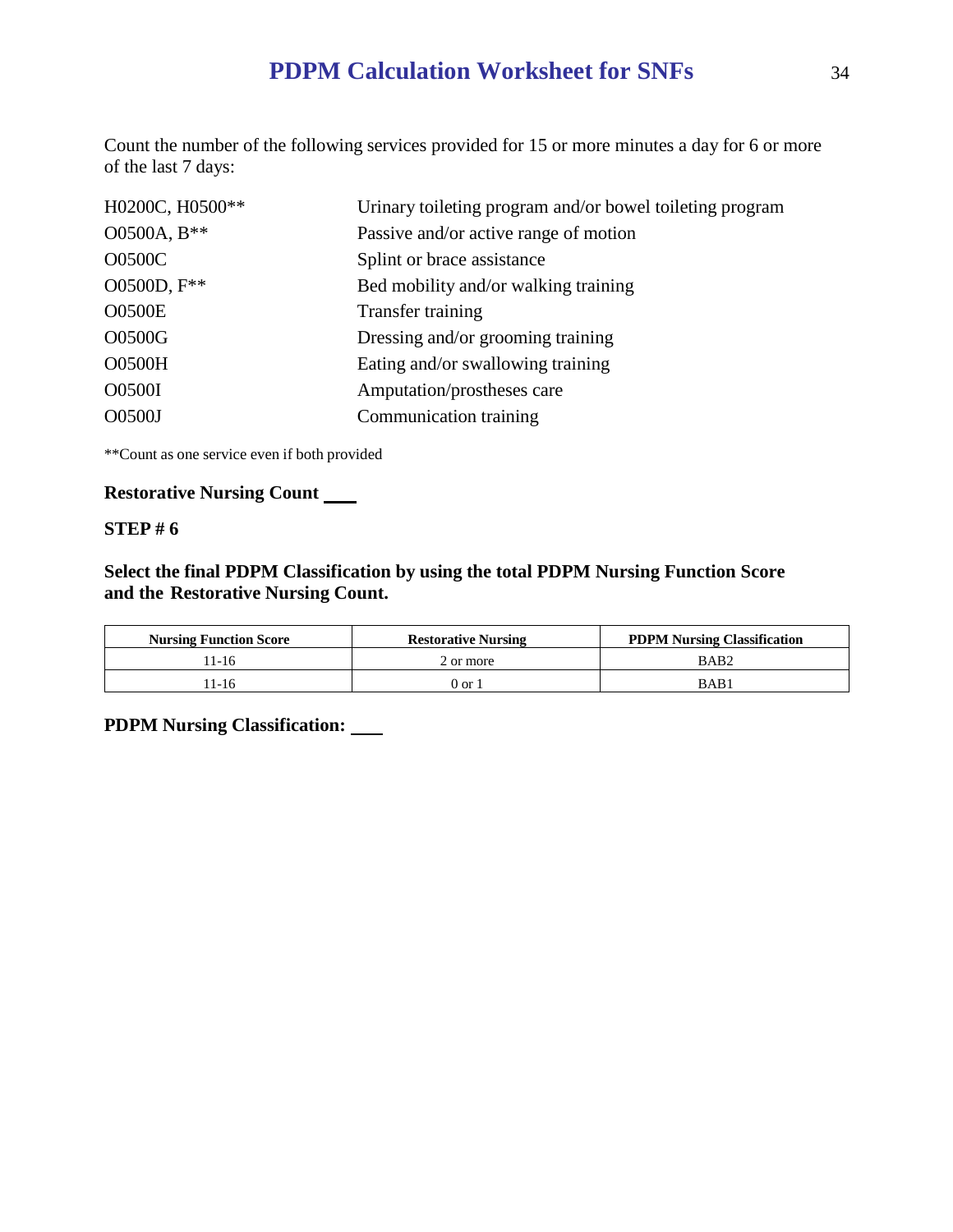# **CATEGORY: REDUCED PHYSICAL FUNCTION**

#### **STEP # 1**

Patients who do not meet the conditions of any of the previous categories, including those who would meet the criteria for the Behavioral Symptoms and Cognitive Performance category but have a PDPM Nursing Function Score less than 11, are placed in this category.

### **STEP # 2**

**STEP # 3**

#### **Determine Restorative Nursing Count**

Count the number of the following services provided for 15 or more minutes a day for 6 or more of the last 7 days:

| H0200C, H0500** | Urinary toileting program and/or bowel toileting program |
|-----------------|----------------------------------------------------------|
| O0500A, B**     | Passive and/or active range of motion                    |
| <b>O0500C</b>   | Splint or brace assistance                               |
| O0500D, F**     | Bed mobility and/or walking training                     |
| <b>O0500E</b>   | Transfer training                                        |
| O0500G          | Dressing and/or grooming training                        |
| <b>O0500H</b>   | Eating and/or swallowing training                        |
| O0500I          | Amputation/prostheses care                               |
| O0500J          | Communication training                                   |

\*\*Count as one service even if both provided

#### **Restorative Nursing Count**

**Select the PDPM Classification by using the PDPM Nursing Function Score and the Restorative Nursing Count.**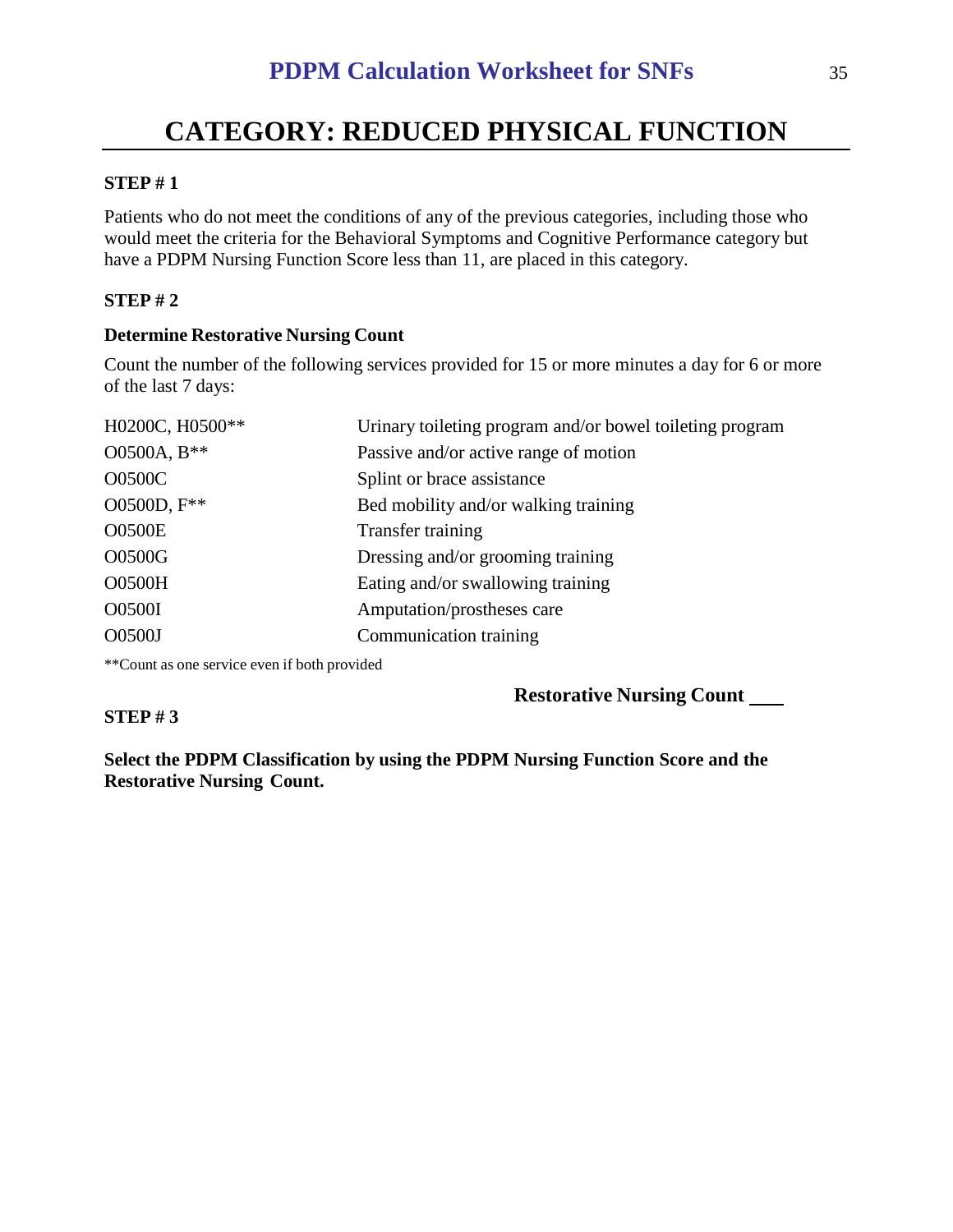| <b>Nursing Function Score</b> | <b>Restorative Nursing</b> | <b>PDPM Nursing Classification</b> |
|-------------------------------|----------------------------|------------------------------------|
| $0 - 5$                       | 2 or more                  | PDE <sub>2</sub>                   |
| $0 - 5$                       | $0 \text{ or } 1$          | PDE1                               |
| $6 - 14$                      | 2 or more                  | PBC <sub>2</sub>                   |
| $15-16$                       | 2 or more                  | PA <sub>2</sub>                    |
| $6 - 14$                      | $0 \text{ or } 1$          | PBC <sub>1</sub>                   |
| 15-16                         | $0 \text{ or } 1$          | PA1                                |

**PDPM Nursing Classification:**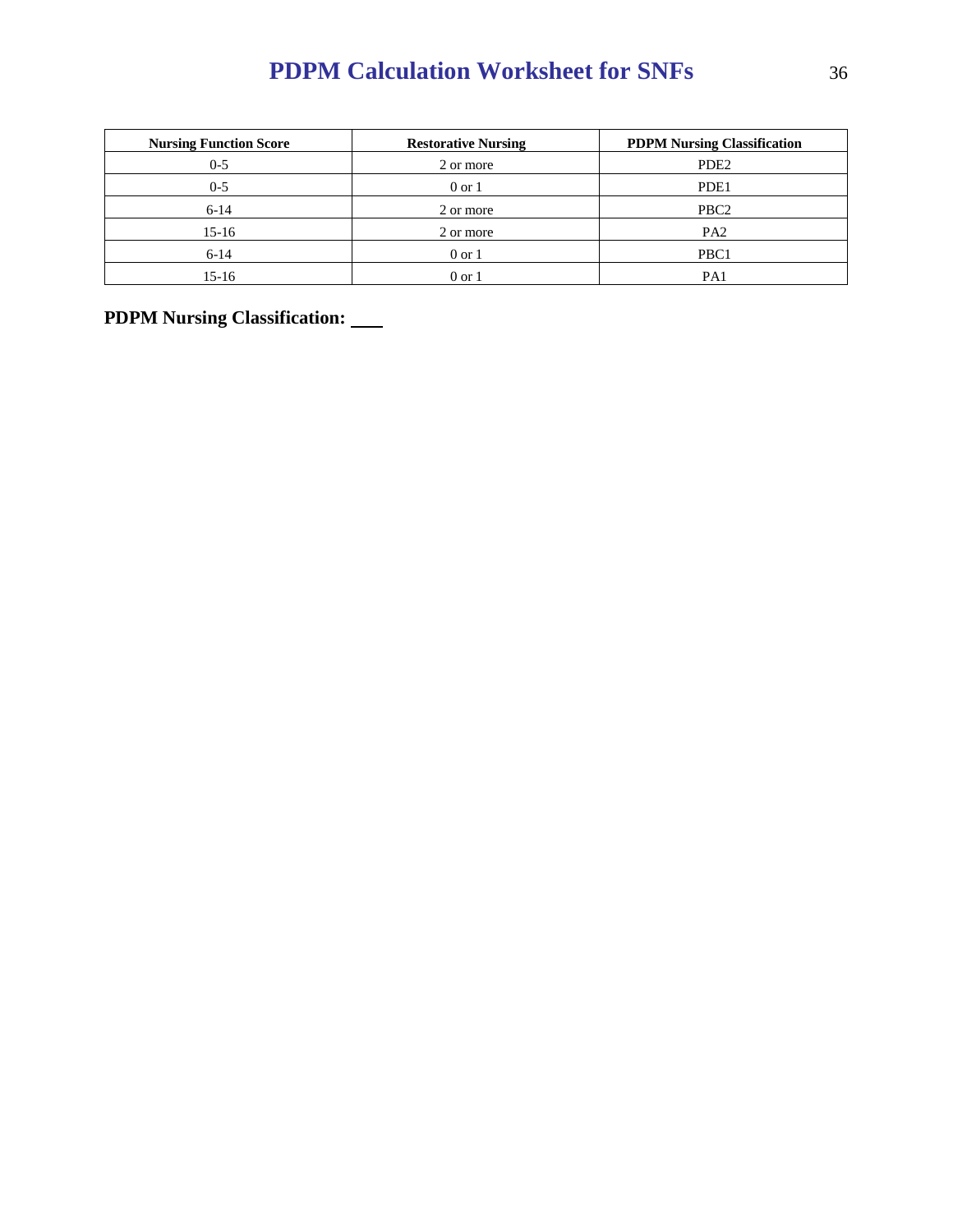# **Calculation of Variable Per Diem Payment Adjustment**

PDPM incorporates variable per diem payment adjustments to account for changes in resource use over the course of a stay for three payment components: PT, OT, and NTA. To calculate the perdiem rate for these components, multiply the component base rate by the case-mix index associated with the patient's case-mix group and the adjustment factor based on the day of the stay, as shown in the following equation:

*Component Per Diem Payment = Component Base Rate x Patient Group CMI x Component Adjustment Factor*

The adjustment factors for the PT and OT components can be found in the table below.

| Day in Stay | PT and OT Adjustment Factor |
|-------------|-----------------------------|
| $1-20$      | 1.00                        |
| 21-27       | 0.98                        |
| 28-34       | 0.96                        |
| 35-41       | 0.94                        |
| $42 - 48$   | 0.92                        |
| 49-55       | 0.90                        |
| 56-62       | 0.88                        |
| 63-69       | 0.86                        |
| 70-76       | 0.84                        |
| 77-83       | 0.82                        |
| 84-90       | 0.80                        |
| 91-97       | 0.78                        |
| 98-100      | 0.76                        |

*Table 15: PT and OT Variable Per Diem Adjustment Factors*

The adjustment factors for the NTA component can be found in the table below.

*Table 16: NTA Variable Per Diem Adjustment Factors*

| Day in Stay | <b>NTA Adjustment Factor</b> |
|-------------|------------------------------|
| $1 - 3$     | 3.00                         |
| 4-100       | 1.00                         |